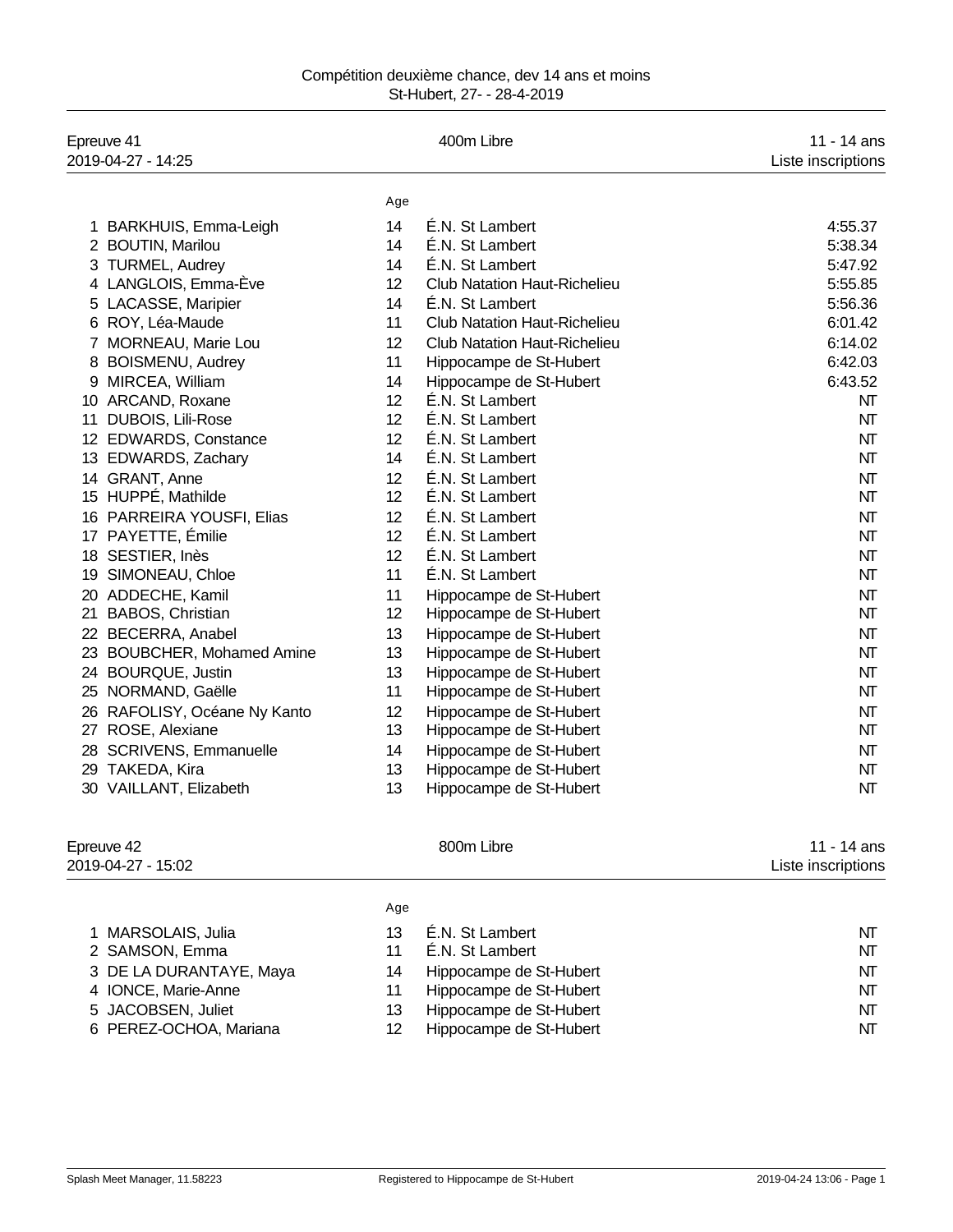## Compétition deuxième chance, dev 14 ans et moins St-Hubert, 27- - 28-4-2019

| Epreuve 43<br>2019-04-27 - 15:12             |          | 1500m Libre                                            | 11 - 14 ans<br>Liste inscriptions |
|----------------------------------------------|----------|--------------------------------------------------------|-----------------------------------|
|                                              | Age      |                                                        |                                   |
| 1 DAUBOIS, Timothée<br>2 LA MOTHE, Alexandre | 12<br>14 | <b>Club Natation Haut-Richelieu</b><br>É.N. St Lambert | 19:38.64<br>NT                    |
| 3 IONASCU, Eric                              | 12       | Hippocampe de St-Hubert                                | NT                                |
| 4 LEPAGE, Thomas                             | 11       | Hippocampe de St-Hubert                                | NT                                |
| 5 ROY, Félix                                 | 14       | Hippocampe de St-Hubert                                | NT                                |
| Epreuve 1                                    |          | 200m Libre                                             | 10 ans et moins                   |
| 2019-04-27 - 9:15                            |          |                                                        | Liste inscriptions                |
|                                              | Age      |                                                        |                                   |
| 1 LAMOUREUX, Nataniel                        | 10       | Elite                                                  | 2:42.28                           |
| 2 BOUJENDAR, Rhali                           | 10       | Maitres amis Dobri Dinev                               | 2:45.90                           |
| 3 LALIBERTE, Ludovic                         | 10       | <b>Club de Natation Samak</b>                          | 2:49.84                           |
| 4 FELX, Lily                                 | 10       | Elite                                                  | 2:53.09                           |
| 5 CABANA, Clement                            | 10       | <b>Club de Natation Samak</b>                          | 2:56.61                           |
| 6 TCHAPTCHET, Dafney                         | 8        | Elite                                                  | 2:57.02                           |
| 7 CARON-MALBOEUF, Gabrielle                  | 10       | <b>Club de Natation Samak</b>                          | 2:57.87                           |
| 8 RIENDEAU, Daphne                           | 10       | <b>Club de Natation Samak</b>                          | 3:01.95                           |
| 9 FRANCOEUR, Laurianne                       | 10       | Hippocampe de St-Hubert                                | 3:05.15                           |
| 10 ROBITAILLE, Florence                      | 10       | Elite                                                  | 3:06.75                           |
| 11 LACHAPELLE, Frederique                    | 10       | <b>Club de Natation Samak</b>                          | 3:06.77                           |
| 12 MACHANI, Rayan                            | 10       | <b>Club de Natation Samak</b>                          | 3:08.08                           |
| 13 DJELLOUT, Ramy Mhand                      | 10       | C.A. Fouiqs D'Anjou                                    | 3:08.78                           |
| 14 BILLETTE, Florent                         | 10       | Elite                                                  | 3:09.24                           |
| 15 ROUKEMA, Ivan                             | 10       | <b>Club de Natation Samak</b>                          | 3:09.30                           |
| 16 AUBRY, Meredith                           | 10       | <b>Club de Natation Samak</b>                          | 3:09.75                           |
| 17 PANAITESCU, Andreea-Francesca             | 10       | Elite                                                  | 3:11.60                           |
| 18 DUHAMEL, Eliane                           | 9        | Elite                                                  | 3:14.37                           |
| 19 WANG, William                             | 10       | Elite                                                  | 3:14.39                           |
| 20 THÉRIAULT, Sarah-Ève                      | 10       | Club Natation Haut-Richelieu                           | 3:14.66                           |
| 21 ROBERT, Léo                               | 9        | Hippocampe de St-Hubert                                | 3:15.18                           |
| 22 MONETTE, Mathilde                         | 9        | C.A. Fouigs D'Anjou                                    | 3:17.01                           |
| 23 DE VOGELAERE, Noémie                      | 9        | <b>Club Natation Haut-Richelieu</b>                    | 3:17.93                           |
| 24 BERGEVIN, Keliane                         | 10       | <b>Club de Natation Samak</b>                          | 3:22.08                           |
| 25 BERGERON, Antoine                         | 10       | <b>Club de Natation Samak</b>                          | 3:23.11                           |
| 26 FERLAND, Juliette                         | 9        | <b>Club de Natation Samak</b>                          | 3:24.77                           |
| 27 MUADI ILUNGA, Ashley                      | 10       | Elite                                                  | 3:25.21                           |
| <b>BRASSARD, Emanuelle</b><br>28             | 10       | <b>Club de Natation Samak</b>                          | 3:26.67                           |
| <b>BOUSMAHA, Ines</b><br>29                  | 9        | C.A. Fouigs D'Anjou                                    | 3:26.94                           |
| 30 CIESIELSKI, Vincent                       | 10       | Elite                                                  | 3:27.00                           |
| MCKENZIE, Kim-Anh<br>31                      | 10       | Hippocampe de St-Hubert                                | 3:30.27                           |
| 32 GAUTIER, Daphnée                          | 10       | Hippocampe de St-Hubert                                | 3:30.44                           |
| 33 JAMAI, Loujaine                           | 10       | C.A. Fouiqs D'Anjou                                    | 3:35.51                           |
| 34 GUIMOND, Laurianne                        | 10       | Elite                                                  | 3:36.37                           |
| 35 KERBICHE, Mellina                         | 10       | <b>Club de Natation Samak</b>                          | 3:37.59                           |
| 36 O'DWYER, Frédérique                       | 10       | <b>Club de Natation Samak</b>                          | 3:43.47                           |
| 37 LEFEBVRE, Charles                         | 10       | <b>Club de Natation Samak</b>                          | 3:47.84                           |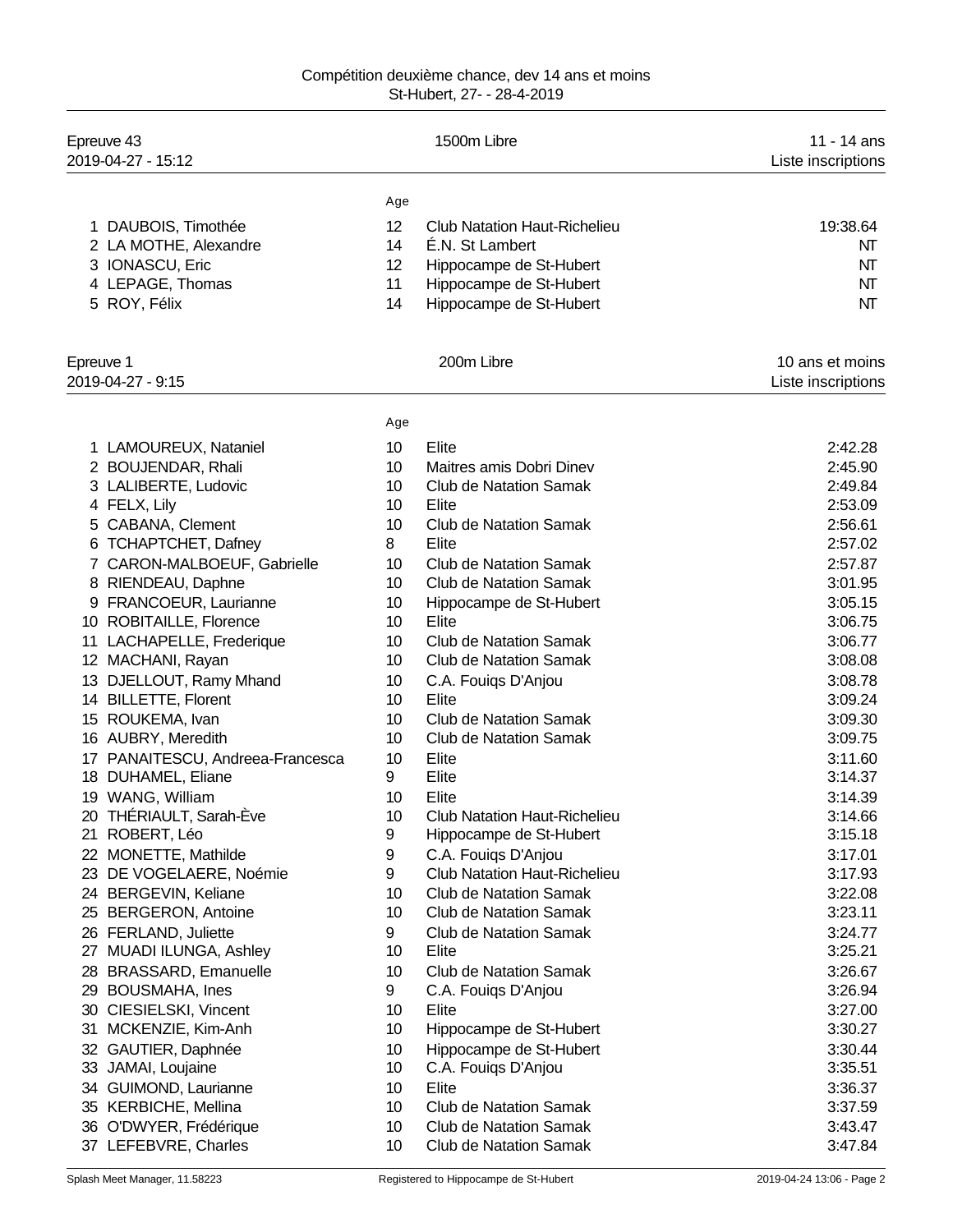# Epreuve 1, 200m Libre

|    | 38 AUBRY, Noah<br>39 BERNATCHEZ, Eve | 9<br>9   | <b>Club de Natation Samak</b><br>C.N. Chambly            | 3:48.79<br>4:00.00 |
|----|--------------------------------------|----------|----------------------------------------------------------|--------------------|
|    | 40 BANNON, Maxim                     | 9        | C.N. Chambly                                             | 4:15.00            |
| 41 | MARSOLAIS, Charlotte                 | 10       | É.N. St Lambert                                          | NT                 |
|    | 42 PARREIRA YOUSFI, Inès             | 10       | É.N. St Lambert                                          | NΤ                 |
|    | Epreuve 21                           |          | 200m Libre                                               | 11 - 14 ans        |
|    | 2019-04-27 - 9:44                    |          |                                                          | Liste inscriptions |
|    |                                      |          |                                                          |                    |
|    |                                      | Age      |                                                          |                    |
|    | 1 MILOT, Camille                     | 13       | C.A. Fouiqs D'Anjou                                      | 2:19.65            |
|    | 2 BARKHUIS, Emma-Leigh               | 14       | É.N. St Lambert                                          | 2:20.28            |
|    | 3 LA MOTHE, Alexandre                | 14       | E.N. St Lambert                                          | 2:22.78            |
|    | 4 ALIOUANE, Melissa                  | 13       | C.A. Fouigs D'Anjou                                      | 2:30.64            |
|    | 5 MARSOLAIS, Julia                   | 13       | É.N. St Lambert                                          | 2:31.03            |
|    | 6 BOUSMAHA, Nassim                   | 12       | C.A. Fouigs D'Anjou                                      | 2:34.36            |
|    | 7 BOUTIN, Marilou                    | 14       | É.N. St Lambert                                          | 2:36.16            |
|    | 8 AMARA, Mahmoud Amine               | 12       | C.A. Fouiqs D'Anjou                                      | 2:38.41            |
|    | 9 TURMEL, Audrey                     | 14       | É.N. St Lambert                                          | 2:38.92            |
|    | 10 PRÉFONTAINE, Laurie               | 13       | <b>Club Natation Haut-Richelieu</b>                      | 2:44.71            |
| 11 | ROBERT, Philippe Thomas              | 13       | <b>Club Natation Haut-Richelieu</b>                      | 2:45.00            |
|    | 12 LANGLOIS, Emma-Ève                | 12       | <b>Club Natation Haut-Richelieu</b>                      | 2:45.23            |
|    | 13 BOUBCHER, Mohamed Amine           | 13       | Hippocampe de St-Hubert                                  | 2:45.77            |
|    | 14 HEBERT, Francis                   | 14       | C.N. Chambly                                             | 2:46.28            |
|    | 15 PEREZ-OCHOA, Mariana              | 12       | Hippocampe de St-Hubert                                  | 2:47.25            |
|    | 16 IONCE, Marie-Anne                 | 11       | Hippocampe de St-Hubert                                  | 2:48.48            |
| 17 | MORNEAU, Marie Lou                   | 12       | <b>Club Natation Haut-Richelieu</b>                      | 2:49.45            |
|    | 18 JACOBSEN, Juliet                  | 13       | Hippocampe de St-Hubert                                  | 2:49.89            |
|    | 19 ROBERT, Nicolas                   | 11       | <b>Club Natation Haut-Richelieu</b>                      | 2:50.00            |
|    | 20 SAMSON, Emma                      | 11       | É.N. St Lambert                                          | 2:50.82            |
| 21 | PRICE, Loriane                       | 11       | <b>Club de Natation Samak</b>                            | 2:51.14            |
|    | 22 HEBERT, Claudia                   | 12       | C.N. Chambly                                             | 2:51.63            |
|    | 23 BOURQUE, Justin                   | 13       | Hippocampe de St-Hubert                                  | 2:52.52            |
|    | 24 MIRON, Thea Maria                 | 12       | C.A. Fouigs D'Anjou                                      | 2:54.68            |
|    | 25 LEPAGE, Thomas                    | 11       | Hippocampe de St-Hubert                                  | 2:57.18            |
|    | 26 LANGLOIS, Elizabeth               | 13       | <b>Club Natation Haut-Richelieu</b>                      | 2:59.50            |
|    | 27 MIRCEA, William                   | 14       | Hippocampe de St-Hubert                                  | 3:01.56            |
|    | 28 TAKEDA, Kira                      | 13       | Hippocampe de St-Hubert                                  | 3:01.65            |
| 29 | DEMANCHE, Jacob                      | 11       | C.N. Chambly                                             | 3:01.80            |
|    | 30 CAMPBELL, Rosalie                 | 11       | <b>Club Natation Haut-Richelieu</b>                      | 3:02.54            |
|    | 31 CHARBONNEAU, Florence             | 13       | C.N. Chambly                                             | 3:03.03            |
|    | 32 BABOS, Christian                  | 12       | Hippocampe de St-Hubert                                  | 3:05.80            |
|    | 33 VAILLANT, Elizabeth               | 13       | Hippocampe de St-Hubert                                  | 3:06.59            |
|    | 34 ROY, Léa-Maude                    | 11       | Club Natation Haut-Richelieu                             | 3:07.44            |
|    | 35 LEBLANC, Zara-Lee                 | 12       | C.N. Chambly                                             |                    |
|    |                                      |          |                                                          | 3:09.47            |
|    | 36 ROSE, Alexiane                    | 13<br>11 | Hippocampe de St-Hubert<br><b>Club de Natation Samak</b> | 3:09.58            |
|    | 37 LIPOWITZ, Jessica                 |          |                                                          | 3:10.26            |
|    | 38 KRAYEM, Sarah                     | 11<br>14 | <b>Club de Natation Samak</b>                            | 3:12.55            |
|    | 39 QUESSY, Ariane                    |          | Hippocampe de St-Hubert                                  | 3:14.64            |
|    | 40 GUAY, Benjamin                    | 11       | C.N. Chambly                                             | 3:15.91            |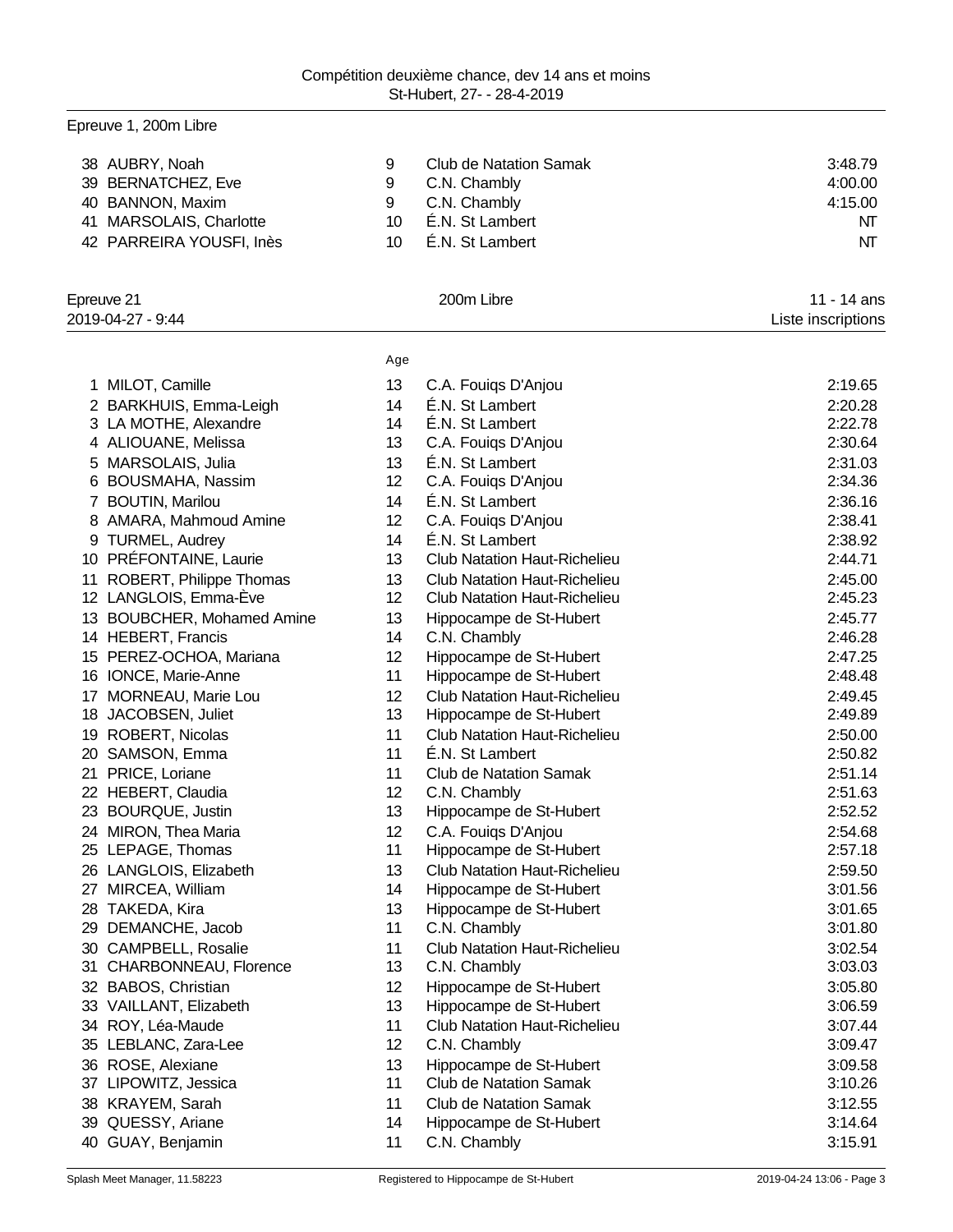# Epreuve 21, 200m Libre

| 41 LAMOUREUX, Nadège         | 11 | Club de Natation Samak              | 3:16.58 |
|------------------------------|----|-------------------------------------|---------|
| 42 BOUDREAU, Jolianne        | 11 | <b>Club Natation Haut-Richelieu</b> | 3:18.01 |
| 43 GRANT, Anne               | 12 | É.N. St Lambert                     | 3:18.55 |
| 44 RHEAULT, Xavier           | 11 | C.A. Fouigs D'Anjou                 | 3:19.39 |
| 45 BERTRAND, Gabriel         | 11 | C.N. Chambly                        | 3:20.00 |
| 46 FILION, Olivia            | 11 | <b>Club de Natation Samak</b>       | 3:25.76 |
| 47 BELLEY, Jean-Thomas       | 11 | Hippocampe de St-Hubert             | 3:30.50 |
| 48 FRIGON, Marly-Anh         | 11 | Club de Natation Samak              | 3:31.65 |
| 49 RAFOLISY, Océane Ny Kanto | 12 | Hippocampe de St-Hubert             | 3:35.67 |
| 50 ADDECHE, Kamil            | 11 | Hippocampe de St-Hubert             | 3:43.37 |
| 51 DUFRESNE, Amélie          | 11 | <b>Club de Natation Samak</b>       | 3:49.15 |
| 52 FLOREA, Maria Victoria    | 13 | Hippocampe de St-Hubert             | NT      |
| 53 IONASCU, Eric             | 12 | Hippocampe de St-Hubert             | NT      |

| Epreuve 2          | 50m Brasse | 10 ans et moins                  |
|--------------------|------------|----------------------------------|
| 2019-04-27 - 10:18 |            | Liste inscriptions Eliminatoires |
|                    |            |                                  |

|                                 | Age |                                     |         |
|---------------------------------|-----|-------------------------------------|---------|
| 1 LI YING PIN, Aidan            | 9   | <b>Club de Natation Samak</b>       | 47.86   |
| 2 ZMOULI, Wassim Fadel          | 10  | Elite                               | 48.40   |
| 3 KHAYATI, Mehdi                | 10  | Elite                               | 50.52   |
| 4 FEDDAG, Fatima                | 10  | Elite                               | 50.98   |
| 5 BOUMRICHE, Damia              | 10  | <b>Club de Natation Samak</b>       | 51.65   |
| 6 DE VOGELAERE, Noémie          | 9   | <b>Club Natation Haut-Richelieu</b> | 52.93   |
| 7 AUBRY, Noah                   | 9   | <b>Club de Natation Samak</b>       | 54.46   |
| 8 CABANA, Clement               | 10  | <b>Club de Natation Samak</b>       | 54.73   |
| 9 BLAIS, Léo                    | 10  | Elite                               | 55.27   |
| 10 KOUAKOU, Owen                | 10  | Elite                               | 56.62   |
| 11 KANG, Joseph                 | 9   | Elite                               | 56.99   |
| 12 GORAND, Yasmine              | 9   | Elite                               | 58.13   |
| 13 TORRES RODRIGUEZ, Sara Sofia | 10  | Elite                               | 59.16   |
| 14 DERAKHSHANNIA, Arad          | 9   | <b>Club de Natation Samak</b>       | 59.18   |
| 15 ROY, Maxence                 | 9   | Elite                               | 59.42   |
| 16 BOUTITI, Rym                 | 9   | Elite                               | 59.65   |
| 17 EDDRIEF, Wassim              | 10  | Elite                               | 59.78   |
| 18 BOUJENDAR, Rhali             | 10  | Maitres amis Dobri Dinev            | 1:00.00 |
| 19 VASIARI, Ines                | 9   | Elite                               | 1:01.07 |
| 20 KERBICHE, Mellina            | 10  | <b>Club de Natation Samak</b>       | 1:01.90 |
| 21 DOUZIECH, Laura              | 10  | <b>Club de Natation Samak</b>       | 1:02.49 |
| 22 LEFEBVRE, Charles            | 10  | <b>Club de Natation Samak</b>       | 1:03.11 |
| 23 RAFOLISY, Chelsea            | 9   | Hippocampe de St-Hubert             | 1:03.69 |
| 24 GERMAIN, Leanne              | 10  | Hippocampe de St-Hubert             | 1:04.21 |
| 25 DUSSAULT, Lily-Rose          | 9   | Elite                               | 1:05.00 |
| 26 ESPINOSA, Gabriel            | 10  | Hippocampe de St-Hubert             | 1:05.71 |
| 27 SELADJI, Marwane             | 10  | Elite                               | 1:05.92 |
| 28 AMANALLAH, Sofia             | 8   | Elite                               | 1:06.66 |
| 29 HARVEY, Gabriel              | 9   | Hippocampe de St-Hubert             | 1:07.28 |
| 30 KAMADI, Sara                 | 9   | Elite                               | 1:08.96 |
| 31 POPA, Adelina                | 9   | Elite                               | 1:09.27 |
| 32 BILEVA, Madlen               | 10  | <b>Club de Natation Samak</b>       | 1:09.92 |
|                                 |     |                                     |         |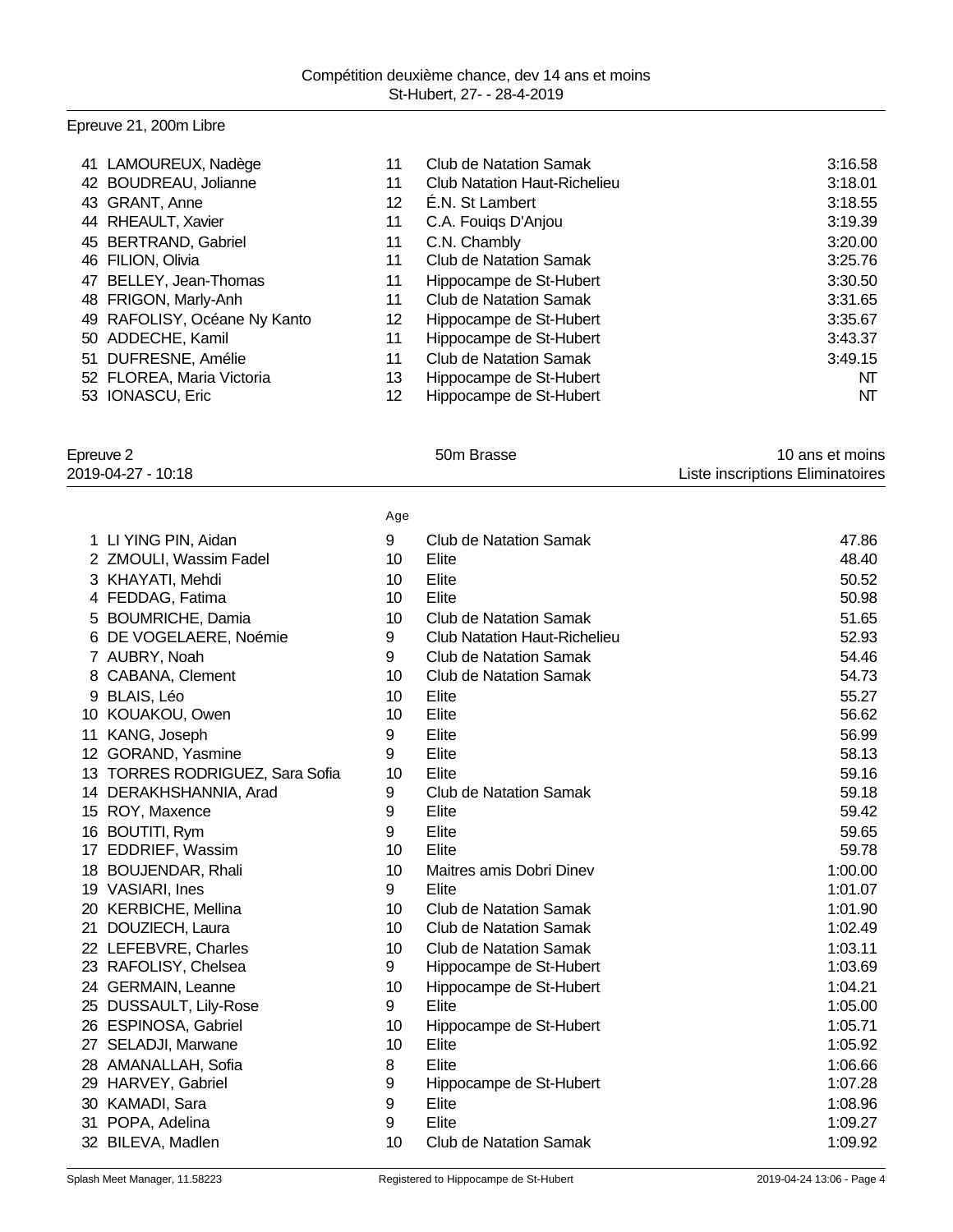| Epreuve 2, 50m Brasse, Eliminatoire |     |                                     |                                  |
|-------------------------------------|-----|-------------------------------------|----------------------------------|
| 33 ALLARD, Malik                    | 8   | <b>Club de Natation Samak</b>       | 1:12.73                          |
| 34 ALHAZOV, Gabriel                 | 9   | Maitres amis Dobri Dinev            | 1:13.23                          |
| 35 ALLARD, Benjamin                 | 9   | <b>Club de Natation Samak</b>       | 1:31.07                          |
| 36 BRASSARD, Emanuelle              | 10  | <b>Club de Natation Samak</b>       | NΤ                               |
| Epreuve 22                          |     | 50m Brasse                          | 11 - 14 ans                      |
| 2019-04-27 - 10:29                  |     |                                     | Liste inscriptions Eliminatoires |
|                                     | Age |                                     |                                  |
| 1 LA MOTHE, Alexandre               | 14  | É.N. St Lambert                     | 37.46                            |
| 2 ROY, Félix                        | 14  | Hippocampe de St-Hubert             | 41.85                            |
| 3 SAMSON, Emma                      | 11  | É.N. St Lambert                     | 42.36                            |
| 4 MARSOLAIS, Julia                  | 13  | É.N. St Lambert                     | 42.75                            |
| 5 MIRCEA, William                   | 14  | Hippocampe de St-Hubert             | 43.50                            |
| 6 BEAUDOIN, Shanelle                | 11  | <b>Club Natation Haut-Richelieu</b> | 43.56                            |
| 7 SCRIVENS, Emmanuelle              | 14  | Hippocampe de St-Hubert             | 44.41                            |
| 8 PARREIRA YOUSFI, Elias            | 12  | É.N. St Lambert                     | 44.71                            |
| 9 BECERRA, Anabel                   | 13  | Hippocampe de St-Hubert             | 45.75                            |
| 10 NORMAND, Gaëlle                  | 11  | Hippocampe de St-Hubert             | 47.19                            |
| 11 DE LA DURANTAYE, Maya            | 14  | Hippocampe de St-Hubert             | 47.33                            |
| 12 PRÉFONTAINE, Laurie              | 13  | <b>Club Natation Haut-Richelieu</b> | 48.00                            |
| 13 MCARA, Lily                      | 12  | Hippocampe de St-Hubert             | 48.09                            |
| 14 HUPPÉ, Mathilde                  | 12  | É.N. St Lambert                     | 50.70                            |
| 15 BOUDREAU, Jolianne               | 11  | <b>Club Natation Haut-Richelieu</b> | 54.67                            |
| 16 DUFRESNE, Amélie                 | 11  | <b>Club de Natation Samak</b>       | 56.66                            |
| 17 IVANOVA, Lea                     | 11  | Maitres amis Dobri Dinev            | 57.24                            |
| 18 KIM, Jiseong                     | 11  | <b>Club de Natation Samak</b>       | 1:02.19                          |
| 19 IVANOVA, Ella                    | 11  | Maitres amis Dobri Dinev            | 1:02.30                          |
| 20 SIMONEAU, Chloe                  | 11  | É.N. St Lambert                     | NT                               |
| 21 TRACHY, ZOÉ                      | 11  | <b>Club de Natation Samak</b>       | NT                               |
| Epreuve 3                           |     | 100m Dos                            | 10 ans et moins                  |
| 2019-04-27 - 10:36                  |     |                                     | Liste inscriptions               |
|                                     | Age |                                     |                                  |
| 1 LAMOUREUX, Nataniel               | 10  | Elite                               | 1:30.22                          |
| 2 CABANA, Clement                   | 10  | <b>Club de Natation Samak</b>       | 1:30.85                          |
| 3 MUEHLEMANN, Chloé                 | 10  | É.N. St Lambert                     | 1:31.39                          |
| 4 PERAZA BLAIS, Antonny             | 10  | Elite                               | 1:32.19                          |
| 5 TÉTRAULT, Sara                    | 10  | Elite                               | 1:33.11                          |
| 6 LALIBERTE, Ludovic                | 10  | <b>Club de Natation Samak</b>       | 1:34.24                          |
| 7 LACHAPELLE, Frederique            | 10  | <b>Club de Natation Samak</b>       | 1:34.58                          |
| 8 LEMIEUX, Henri                    | 10  | Elite                               | 1:35.92                          |
| 9 RIENDEAU, Daphne                  | 10  | Club de Natation Samak              | 1:36.20                          |

- 10 JAMAI, Loujaine 1:36.51<br>11 MONETTE, Mathilde 1:36.65<br>11 MONETTE, Mathilde 1:36.65 11 MONETTE, Mathilde 1:36.65
- 12 LI YING PIN, Aidan 1:37.34
- 13 ROUKEMA, Ivan 10 Club de Natation Samak 1:37.70
- 14 BOUMRICHE, Damia 10 Club de Natation Samak 1:37.84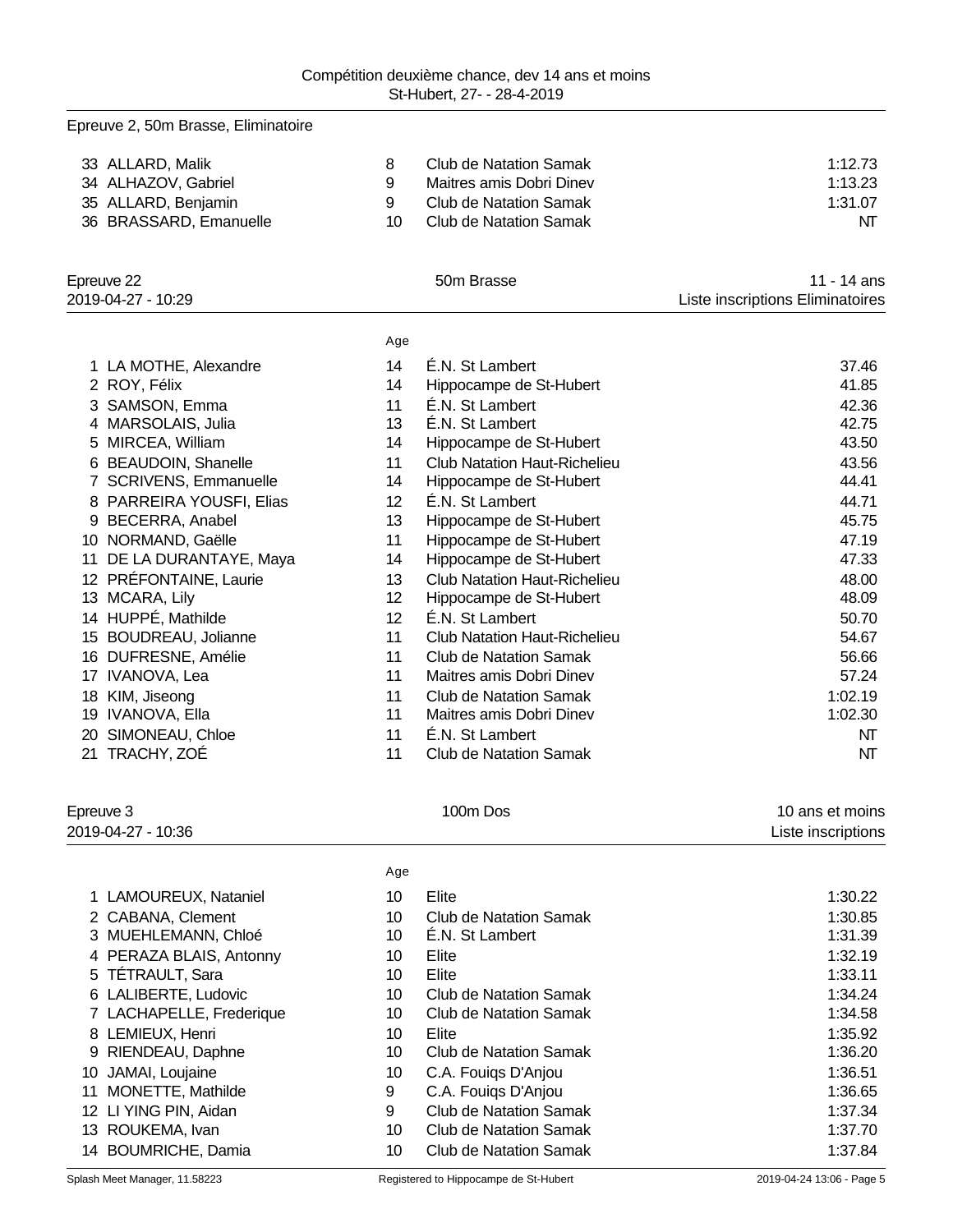# Epreuve 3, 100m Dos

|    | 15 CARON-MALBOEUF, Gabrielle | 10 | <b>Club de Natation Samak</b> | 1:38.54 |
|----|------------------------------|----|-------------------------------|---------|
|    | 16 GUIMOND, Laurianne        | 10 | Elite                         | 1:38.87 |
| 17 | DOUZIECH, Laura              | 10 | Club de Natation Samak        | 1:39.90 |
|    | 18 HA, Huy Phan Anh          | 10 | Elite                         | 1:40.42 |
|    | 19 LACROIX, Éloïse           | 10 | Elite                         | 1:41.92 |
|    | 20 BOUSMAHA, Ines            | 9  | C.A. Fouiqs D'Anjou           | 1:42.95 |
| 21 | AUBRY, Meredith              | 10 | Club de Natation Samak        | 1:43.26 |
|    | 22 COURNOYER, Nilah          | 10 | Elite                         | 1:43.30 |
|    | 23 BERGERON, Antoine         | 10 | Club de Natation Samak        | 1:44.48 |
|    | 24 MACHANI, Rayan            | 10 | Club de Natation Samak        | 1:46.17 |
|    | 25 BERGEVIN, Keliane         | 10 | <b>Club de Natation Samak</b> | 1:48.64 |
|    | 26 BANNON, Maxim             | 9  | C.N. Chambly                  | 1:50.00 |
| 27 | BILEVA, Madlen               | 10 | <b>Club de Natation Samak</b> | 1:51.77 |
|    | 28 KERBICHE, Mellina         | 10 | Club de Natation Samak        | 1:54.81 |
|    | 29 O'DWYER, Frédérique       | 10 | <b>Club de Natation Samak</b> | 1:59.31 |
|    | 30 BERNATCHEZ, Eve           | 9  | C.N. Chambly                  | 2:00.71 |
| 31 | SHABALIN F, Gregory J        | 9  | <b>Club de Natation Samak</b> | 2:07.74 |
|    | 32 RAFOLISY, Chelsea         | 9  | Hippocampe de St-Hubert       | 2:07.78 |
|    | 33 MARSOLAIS, Charlotte      | 10 | E.N. St Lambert               | NT      |

### Epreuve 23 100m Dos 11 - 14 ans 2019-04-27 - 10:52 Liste inscriptions

|                  |                           | Age |                                     |         |
|------------------|---------------------------|-----|-------------------------------------|---------|
|                  | 1 MILOT, Camille          | 13  | C.A. Fouigs D'Anjou                 | 1:08.86 |
|                  | 2 BARKHUIS, Emma-Leigh    | 14  | É.N. St Lambert                     | 1:13.06 |
|                  | 3 TURMEL, Audrey          | 14  | E.N. St Lambert                     | 1:14.43 |
|                  | 4 PANAIOT, Emma           | 13  | C.A. Fouiqs D'Anjou                 | 1:19.18 |
|                  | 5 ALIOUANE, Melissa       | 13  | C.A. Fouigs D'Anjou                 | 1:21.22 |
|                  | 6 AMARA, Mahmoud Amine    | 12  | C.A. Fouiqs D'Anjou                 | 1:22.42 |
| 7                | HEBERT, Claudia           | 12  | C.N. Chambly                        | 1:22.76 |
|                  | 8 BOUBCHER, Mohamed Amine | 13  | Hippocampe de St-Hubert             | 1:23.94 |
| 9                | CHARBONNEAU, Florence     | 13  | C.N. Chambly                        | 1:24.65 |
| 10               | ROY, Félix                | 14  | Hippocampe de St-Hubert             | 1:24.84 |
| 11               | MIRON, Thea Maria         | 12  | C.A. Fouigs D'Anjou                 | 1:25.06 |
| 12 <sup>12</sup> | LACASSE, Maripier         | 14  | É.N. St Lambert                     | 1:26.34 |
| 13               | <b>BEAUDOIN, Shanelle</b> | 11  | <b>Club Natation Haut-Richelieu</b> | 1:28.71 |
| 14               | ROBERT, Nicolas           | 11  | <b>Club Natation Haut-Richelieu</b> | 1:30.00 |
| 15               | ROY, Léa-Maude            | 11  | <b>Club Natation Haut-Richelieu</b> | 1:30.09 |
| 16               | BABOS, Christian          | 12  | Hippocampe de St-Hubert             | 1:30.60 |
| 17               | MORNEAU, Marie Lou        | 12  | <b>Club Natation Haut-Richelieu</b> | 1:32.74 |
|                  | 18 HEBERT, Francis        | 14  | C.N. Chambly                        | 1:33.37 |
| 19               | SCRIVENS, Emmanuelle      | 14  | Hippocampe de St-Hubert             | 1:33.77 |
| 20               | NORMAND, Gaëlle           | 11  | Hippocampe de St-Hubert             | 1:34.17 |
| 21               | DEMANCHE, Jacob           | 11  | C.N. Chambly                        | 1:34.64 |
| 22               | PAYETTE, Émilie           | 12  | É.N. St Lambert                     | 1:34.81 |
|                  | 23 LAMOUREUX, Nadège      | 11  | <b>Club de Natation Samak</b>       | 1:34.88 |
|                  | 24 LIPOWITZ, Jessica      | 11  | <b>Club de Natation Samak</b>       | 1:35.53 |
| 25               | CAMPBELL, Rosalie         | 11  | <b>Club Natation Haut-Richelieu</b> | 1:37.64 |
|                  | 26 EDWARDS, Zachary       | 14  | É.N. St Lambert                     | 1:37.65 |
|                  |                           |     |                                     |         |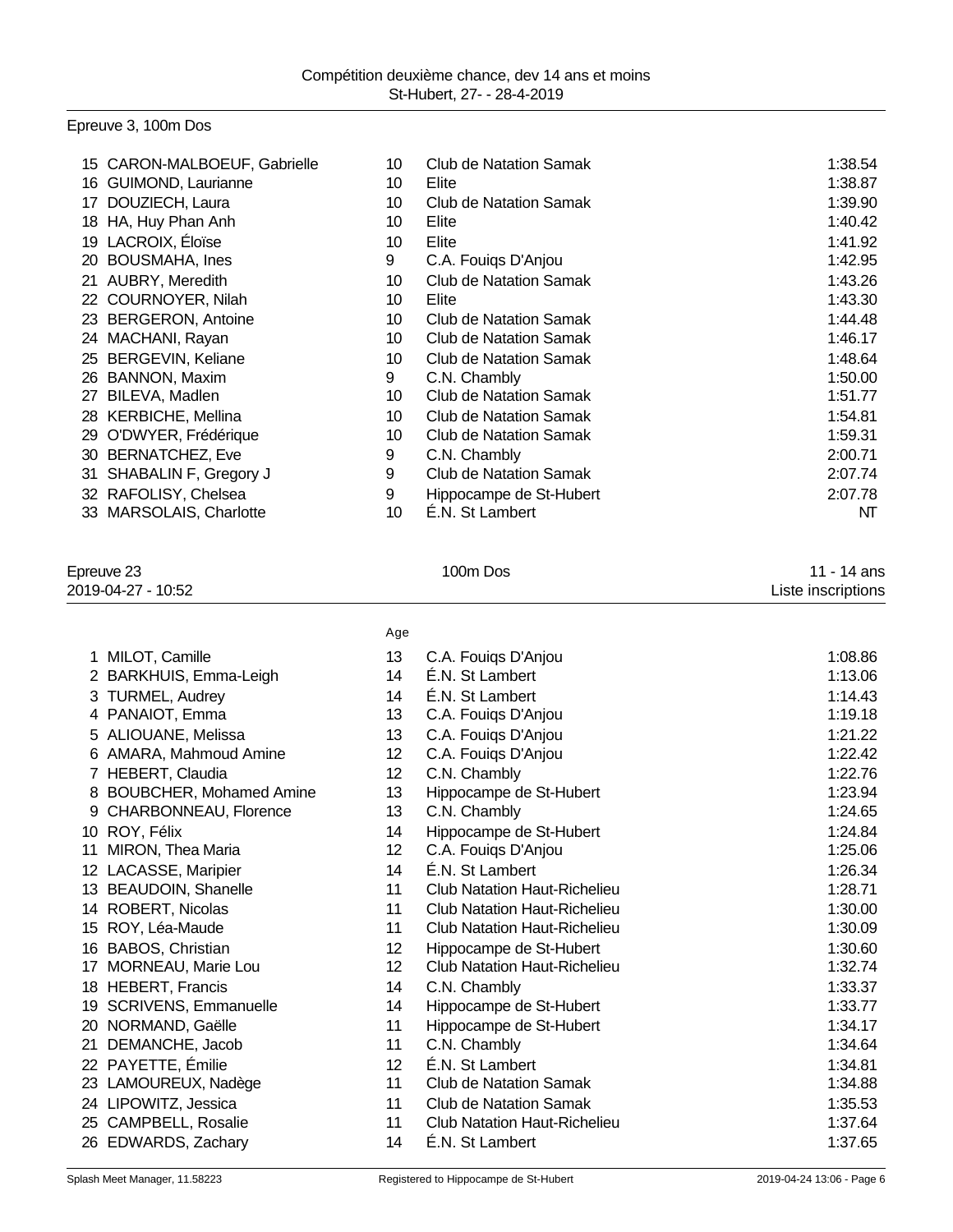# Epreuve 23, 100m Dos

| 27 | DE LA DURANTAYE, Maya     | 14              | Hippocampe de St-Hubert       | 1:38.89 |
|----|---------------------------|-----------------|-------------------------------|---------|
|    | 28 ARCAND, Roxane         | 12              | É.N. St Lambert               | 1:39.06 |
| 29 | HUPPÉ, Mathilde           | 12              | É.N. St Lambert               | 1:39.56 |
| 30 | GRANT, Anne               | 12              | É.N. St Lambert               | 1:40.15 |
| 31 | DUBOIS, Lili-Rose         | 12              | É.N. St Lambert               | 1:40.42 |
| 32 | MCARA, Lily               | 12              | Hippocampe de St-Hubert       | 1:40.49 |
| 33 | <b>BECERRA, Anabel</b>    | 13              | Hippocampe de St-Hubert       | 1:41.25 |
| 34 | <b>BOISMENU, Audrey</b>   | 11              | Hippocampe de St-Hubert       | 1:43.10 |
| 35 | FILION, Olivia            | 11              | <b>Club de Natation Samak</b> | 1:43.70 |
| 36 | KIM, Jiseong              | 11              | <b>Club de Natation Samak</b> | 1:43.71 |
| 37 | VAILLANT, Elizabeth       | 13              | Hippocampe de St-Hubert       | 1:43.81 |
|    | 38 KRAYEM, Sarah          | 11              | <b>Club de Natation Samak</b> | 1:45.93 |
| 39 | SIMONEAU, Chloe           | 11              | É.N. St Lambert               | 1:46.38 |
| 40 | SESTIER, Inès             | 12              | É.N. St Lambert               | 1:46.48 |
| 41 | <b>EDWARDS, Constance</b> | 12 <sup>2</sup> | É.N. St Lambert               | 1:48.45 |
| 42 | GUAY, Benjamin            | 11              | C.N. Chambly                  | 1:48.99 |
| 43 | RHEAULT, Xavier           | 11              | C.A. Fouiqs D'Anjou           | 1:49.21 |
|    | 44 BERTRAND, Gabriel      | 11              | C.N. Chambly                  | 1:50.00 |
| 45 | LEBLANC, Zara-Lee         | 12              | C.N. Chambly                  | 1:53.84 |
| 46 | MOZGOVYY, Taras           | 12              | Maitres amis Dobri Dinev      | 2:10.00 |
| 47 | LEVAC, Madelaine          | 11              | É.N. St Lambert               | NT      |
|    | 48 PARREIRA YOUSFI, Elias | 12              | É.N. St Lambert               | NΤ      |

| Epreuve 4          | 50 <sub>m</sub> Dos | 10 ans et moins                  |
|--------------------|---------------------|----------------------------------|
| 2019-04-27 - 11:11 |                     | Liste inscriptions Eliminatoires |

|                                  | 10 ans et moins |
|----------------------------------|-----------------|
| Liste inscriptions Eliminatoires |                 |

|    |                                 | Age |                               |       |
|----|---------------------------------|-----|-------------------------------|-------|
| 1  | ZMOULI, Wassim Fadel            | 10  | Elite                         | 42.04 |
|    | 2 FRANCOEUR, Laurianne          | 10  | Hippocampe de St-Hubert       | 42.80 |
|    | 3 ROBITAILLE, Florence          | 10  | Elite                         | 43.04 |
|    | 4 LEMIEUX, Henri                | 10  | Elite                         | 43.25 |
|    | 5 PANAITESCU, Andreea-Francesca | 10  | Elite                         | 46.83 |
|    | 6 MUADI ILUNGA, Ashley          | 10  | Elite                         | 47.39 |
| 7  | MCKENZIE, Kim-Anh               | 10  | Hippocampe de St-Hubert       | 48.28 |
|    | 8 ROBERT, Léo                   | 9   | Hippocampe de St-Hubert       | 48.41 |
|    | 9 FERLAND, Juliette             | 9   | <b>Club de Natation Samak</b> | 48.89 |
|    | 10 DERAKHSHANNIA, Arad          | 9   | <b>Club de Natation Samak</b> | 49.32 |
|    | 11 CIESIELSKI, Vincent          | 10  | Elite                         | 49.65 |
|    | 12 AUBRY, Noah                  | 9   | Club de Natation Samak        | 50.48 |
|    | 13 KOUAKOU, Owen                | 10  | Elite                         | 53.03 |
|    | 14 GAUTIER, Daphnée             | 10  | Hippocampe de St-Hubert       | 53.28 |
|    | 15 ROY, Maxence                 | 9   | Elite                         | 53.41 |
|    | 16 GERMAIN, Leanne              | 10  | Hippocampe de St-Hubert       | 53.48 |
| 17 | <b>VASIARI, Ines</b>            | 9   | Elite                         | 53.73 |
| 18 | <b>BRASSARD, Emanuelle</b>      | 10  | Club de Natation Samak        | 53.77 |
| 19 | ALLARD, Malik                   | 8   | Club de Natation Samak        | 53.93 |
|    | 20 AMANALLAH, Sofia             | 8   | Elite                         | 54.42 |
| 21 | <b>BOUJENDAR, Rhali</b>         | 10  | Maitres amis Dobri Dinev      | 56.00 |
|    | 22 HARVEY, Gabriel              | 9   | Hippocampe de St-Hubert       | 56.41 |
|    | 23 SELADJI, Marwane             | 10  | Elite                         | 57.24 |
|    |                                 |     |                               |       |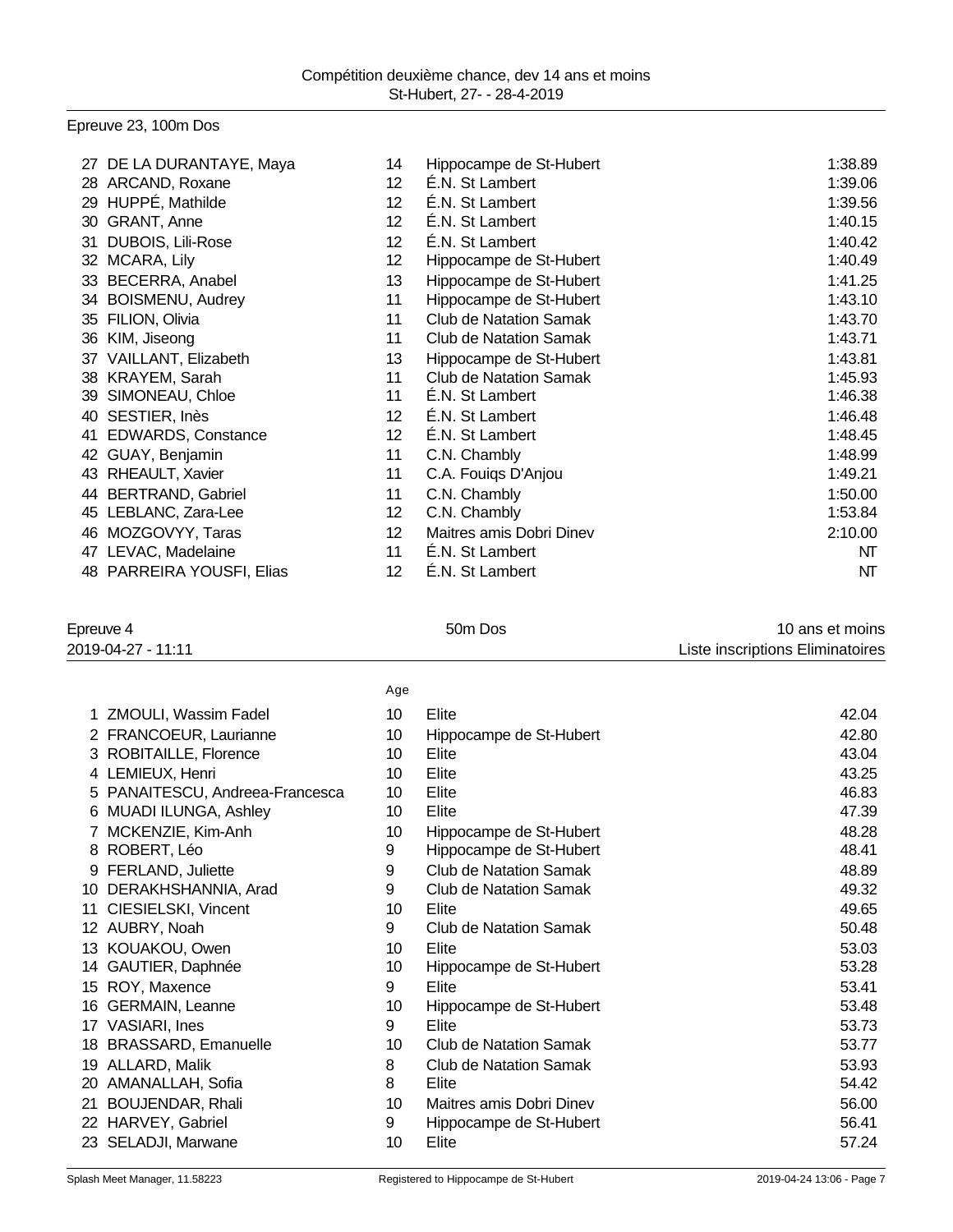ALLARD, Benjamin 9 Club de Natation Samak 1:00.00

# 25 ESPINOSA, Gabriel 1:01.21 26 KAMADI, Sara 1:02.11 27 DUSSAULT, Lily-Rose 9 Elite 1:04.19 28 POPA, Adelina 1:04.38 29 ALHAZOV, Gabriel 29 Maitres amis Dobri Dinev 29 ALHAZOV, Gabriel 29 Maitres amis Dobri Dinev Epreuve 24 50m Dos 11 - 14 ans 2019-04-27 - 11:19 Liste inscriptions Eliminatoires Age 1 TURMEL, Audrey 14 E.N. St Lambert 14 E.N. St Lambert 34.26 PANAIOT, Emma 13 C.A. Fouiqs D'Anjou 37.40

| 3 BOUBCHER, Mohamed Amine       | 13              | Hippocampe de St-Hubert             | 38.76 |
|---------------------------------|-----------------|-------------------------------------|-------|
| 4 ROBERT, Nicolas               | 11              | <b>Club Natation Haut-Richelieu</b> | 40.00 |
| 5 LEPAGE, Thomas                | 11              | Hippocampe de St-Hubert             | 41.43 |
| 6 JACOBSEN, Juliet              | 13              | Hippocampe de St-Hubert             | 41.51 |
| 7 IONCE, Marie-Anne             | 11              | Hippocampe de St-Hubert             | 41.71 |
| 8 BABOS, Christian              | 12              | Hippocampe de St-Hubert             | 42.56 |
| 9 IONASCU, Eric                 | 12              | Hippocampe de St-Hubert             | 42.71 |
| 10 LANGLOIS, Elizabeth          | 13              | <b>Club Natation Haut-Richelieu</b> | 43.42 |
| 11 ROSE, Alexiane               | 13              | Hippocampe de St-Hubert             | 43.86 |
| 12 ADDECHE, Kamil               | 11              | Hippocampe de St-Hubert             | 44.27 |
| 13 TAKEDA, Kira                 | 13              | Hippocampe de St-Hubert             | 44.85 |
| 14 EDWARDS, Zachary             | 14              | É.N. St Lambert                     | 45.66 |
| 15 BOURQUE, Justin              | 13              | Hippocampe de St-Hubert             | 46.24 |
| 16 QUESSY, Ariane               | 14              | Hippocampe de St-Hubert             | 46.41 |
| 17 EDWARDS, Constance           | 12 <sup>°</sup> | É.N. St Lambert                     | 47.02 |
| 18 FLOREA, Maria Victoria       | 13              | Hippocampe de St-Hubert             | 47.16 |
| 19 IVANOVA, Lea                 | 11              | Maitres amis Dobri Dinev            | 48.13 |
| 20 BELLEY, Jean-Thomas          | 11              | Hippocampe de St-Hubert             | 49.47 |
| 21 IVANOVA, Ella                | 11              | Maitres amis Dobri Dinev            | 50.57 |
| 22 MOZGOVYY, Taras              | 12              | Maitres amis Dobri Dinev            | 51.20 |
| 23 RAFOLISY, Océane Ny Kanto    | 12              | Hippocampe de St-Hubert             | 52.31 |
| 24 GUILLEN DINEVA, Kristoffer D | 12              | Maitres amis Dobri Dinev            | 59.67 |
| 25 DUBOIS, Lili-Rose            | 12 <sub>2</sub> | É.N. St Lambert                     | NΤ    |
| 26 PEREZ-OCHOA, Mariana         | 12 <sub>2</sub> | Hippocampe de St-Hubert             | NΤ    |
| 27 LEVAC, Madelaine             | 11              | É.N. St Lambert                     | NT    |
| 28 TRACHY, ZOÉ                  | 11              | Club de Natation Samak              | NΤ    |

Epreuve 4, 50m Dos, Eliminatoire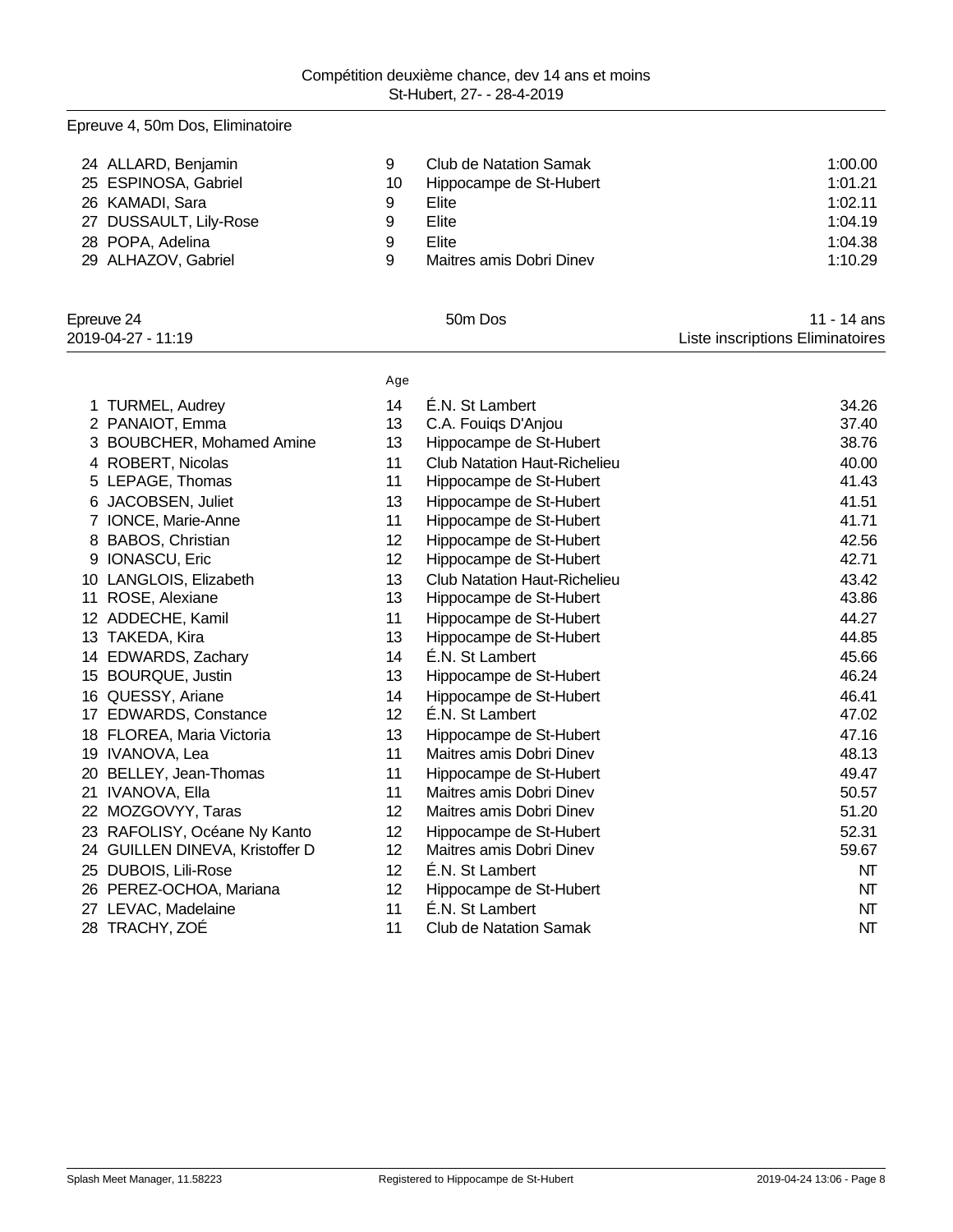| Epreuve 5<br>2019-04-27 - 11:27  |     | 100m Papillon                       | 10 ans et moins<br>Liste inscriptions |
|----------------------------------|-----|-------------------------------------|---------------------------------------|
|                                  | Age |                                     |                                       |
| 1 KHAYATI, Mehdi                 | 10  | Elite                               | 1:32.28                               |
| 2 FELX, Lily                     | 10  | Elite                               | 1:35.77                               |
| <b>TCHAPTCHET, Dafney</b><br>3   | 8   | Elite                               | 1:37.59                               |
| 4 MACHANI, Rayan                 | 10  | <b>Club de Natation Samak</b>       | 1:40.29                               |
| DJELLOUT, Ramy Mhand<br>5        | 10  | C.A. Fouiqs D'Anjou                 | 1:42.87                               |
| 6 ZMOULI, Wassim Fadel           | 10  | Elite                               | 1:44.04                               |
| 7 PERAZA BLAIS, Antonny          | 10  | Elite                               | 1:44.42                               |
| RIENDEAU, Daphne<br>8            | 10  | Club de Natation Samak              | 1:45.58                               |
| ROUKEMA, Ivan<br>9               | 10  | <b>Club de Natation Samak</b>       | 1:45.77                               |
| MUEHLEMANN, Chloé<br>10          | 10  | É.N. St Lambert                     | 1:45.90                               |
| MARSOLAIS, Charlotte<br>11       | 10  | E.N. St Lambert                     | 1:46.50                               |
| <b>BILLETTE, Florent</b><br>12   | 10  | Elite                               | 1:47.19                               |
| 13 LACHAPELLE, Frederique        | 10  | <b>Club de Natation Samak</b>       | 1:48.01                               |
| 14 MONETTE, Mathilde             | 9   | C.A. Fouiqs D'Anjou                 | 1:48.83                               |
| 15 THÉRIAULT, Sarah-Éve          | 10  | <b>Club Natation Haut-Richelieu</b> | 1:51.09                               |
| DOUZIECH, Laura<br>16            | 10  | <b>Club de Natation Samak</b>       | 1:52.06                               |
| <b>BOUTITI, Rym</b><br>17        | 9   | Elite                               | 1:52.18                               |
| 18 ZMOULI, Sarah Sophia          | 9   | Elite                               | 1:52.67                               |
| 19 COURNOYER, Nilah              | 10  | Elite                               | 1:55.00                               |
| 20 FEDDAG, Fatima                | 10  | Elite                               | 2:00.00                               |
| 21 PANAITESCU, Andreea-Francesca | 10  | Elite                               | 2:00.00                               |
| <b>TÉTRAULT, Sara</b><br>22      | 10  | Elite                               | 2:00.00                               |
| 23<br><b>BOUSMAHA, Ines</b>      | 9   | C.A. Fouiqs D'Anjou                 | 2:01.92                               |
| 24 AUBRY, Meredith               | 10  | <b>Club de Natation Samak</b>       | 2:10.21                               |
| 25<br>JAMAI, Loujaine            | 10  | C.A. Fouiqs D'Anjou                 | 2:10.61                               |
| 26 PARREIRA YOUSFI, Inès         | 10  | É.N. St Lambert                     | NT                                    |
| <b>BERGERON, Antoine</b><br>27   | 10  | <b>Club de Natation Samak</b>       | NΤ                                    |
| 28 BERGEVIN, Keliane             | 10  | <b>Club de Natation Samak</b>       | NT                                    |
| 29 BILEVA, Madlen                | 10  | <b>Club de Natation Samak</b>       | NΤ                                    |
| 30<br><b>FERLAND, Juliette</b>   | 9   | <b>Club de Natation Samak</b>       | NΤ                                    |
| 31 LALIBERTE, Ludovic            | 10  | <b>Club de Natation Samak</b>       | NΤ                                    |
| 32 LI YING PIN, Aidan            | 9   | <b>Club de Natation Samak</b>       | NΤ                                    |
| Epreuve 25<br>2019-04-27 - 11:43 |     | 100m Papillon                       | 11 - 14 ans                           |
|                                  | Age |                                     | Liste inscriptions                    |

| 1 MILOT, Camille<br>2 BOUTIN, Marilou<br>3 ALIOUANE, Melissa<br>4 PANAIOT, Emma<br>5 PRÉFONTAINE, Laurie<br>6 LACASSE, Maripier<br>7 AMARA, Mahmoud Amine<br>8 MARSOLAIS, Julia<br>9 PRICE, Loriane | 13<br>14<br>13<br>13<br>13<br>14<br>12<br>13<br>11 | C.A. Fouigs D'Anjou<br>É.N. St Lambert<br>C.A. Fouigs D'Anjou<br>C.A. Fouigs D'Anjou<br><b>Club Natation Haut-Richelieu</b><br>É.N. St Lambert<br>C.A. Fouigs D'Anjou<br>É.N. St Lambert<br><b>Club de Natation Samak</b> | 1:11.08<br>1:14.42<br>1:19.89<br>1:20.77<br>1:27.90<br>1:29.74<br>1:30.77<br>1:32.41<br>1:33.61 |
|-----------------------------------------------------------------------------------------------------------------------------------------------------------------------------------------------------|----------------------------------------------------|---------------------------------------------------------------------------------------------------------------------------------------------------------------------------------------------------------------------------|-------------------------------------------------------------------------------------------------|
| 10 LANGLOIS, Elizabeth                                                                                                                                                                              | 13                                                 | <b>Club Natation Haut-Richelieu</b>                                                                                                                                                                                       | 1:44.89                                                                                         |
|                                                                                                                                                                                                     |                                                    |                                                                                                                                                                                                                           |                                                                                                 |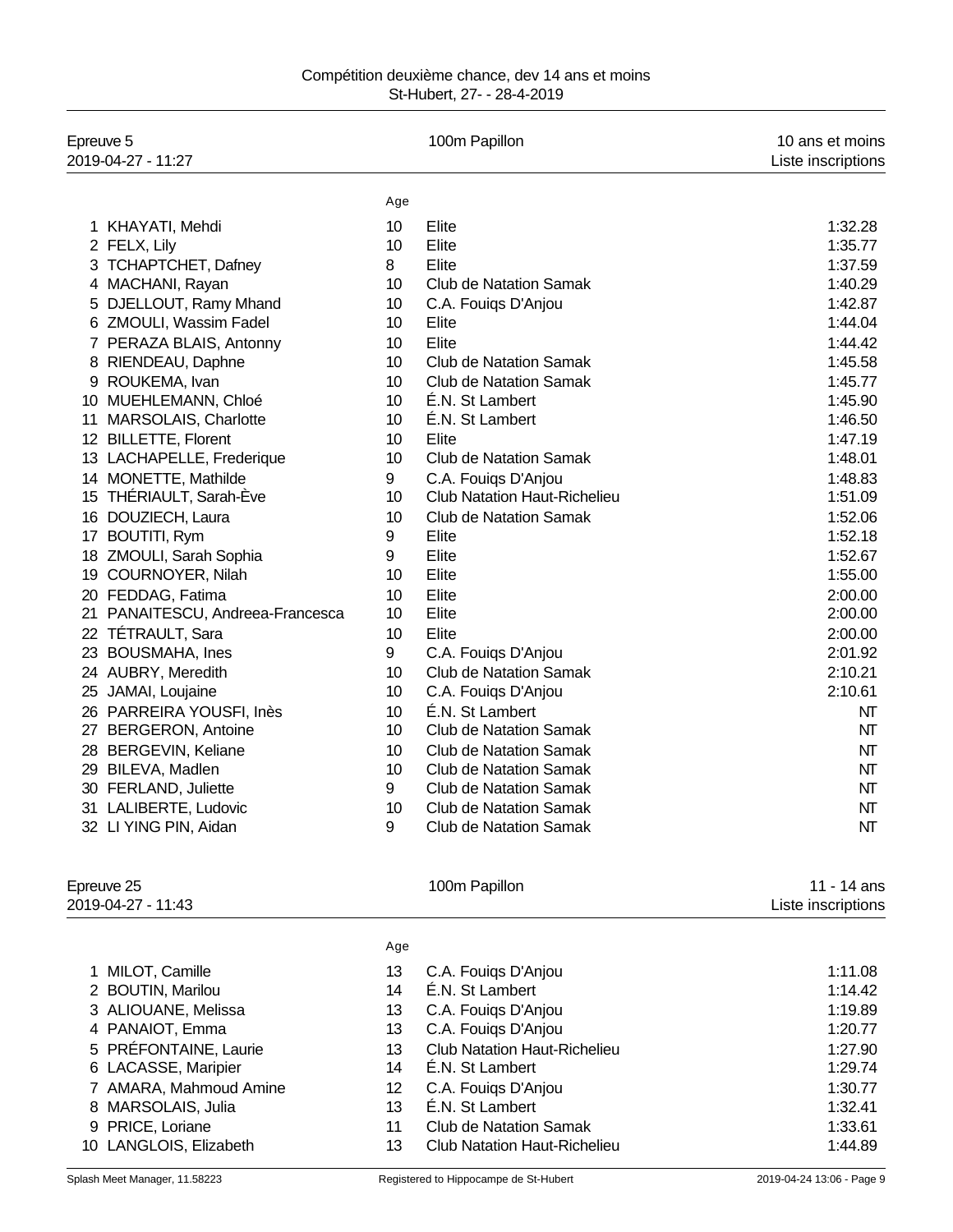# Epreuve 25, 100m Papillon

| 11  | MIRON, Thea Maria             | 12 | C.A. Fouigs D'Anjou     | 1:50.00 |
|-----|-------------------------------|----|-------------------------|---------|
| 12. | <b>BOUSMAHA, Nassim</b>       | 12 | C.A. Fouigs D'Anjou     | 1:50.00 |
| 13. | <b>RHEAULT, Xavier</b>        | 11 | C.A. Fouigs D'Anjou     | 2:00.00 |
| 14  | <b>PARREIRA YOUSFI, Elias</b> | 12 | E.N. St Lambert         | 2:02.00 |
| 15  | ARCAND, Roxane                | 12 | É.N. St Lambert         | NT      |
| 16  | BARKHUIS, Emma-Leigh          | 14 | É.N. St Lambert         | NT      |
| 17  | <b>DUBOIS, Lili-Rose</b>      | 12 | E.N. St Lambert         | NΤ      |
| 18. | <b>EDWARDS, Constance</b>     | 12 | E.N. St Lambert         | NΤ      |
| 19  | GRANT, Anne                   | 12 | É.N. St Lambert         | NΤ      |
|     | 20 PAYETTE, Émilie            | 12 | E.N. St Lambert         | NΤ      |
| 21  | SESTIER, Inès                 | 12 | E.N. St Lambert         | NΤ      |
| 22  | IONCE, Marie-Anne             | 11 | Hippocampe de St-Hubert | NT      |
| 23  | DUFRESNE, Amélie              | 11 | Club de Natation Samak  | NT      |
| 24  | FILION, Olivia                | 11 | Club de Natation Samak  | NΤ      |
| 25  | FRIGON, Marly-Anh             | 11 | Club de Natation Samak  | NT      |
| 26  | KIM, Jiseong                  | 11 | Club de Natation Samak  | NT      |
| 27  | KRAYEM, Sarah                 | 11 | Club de Natation Samak  | NΤ      |
|     | 28 LAMOUREUX, Nadège          | 11 | Club de Natation Samak  | NT      |

| Epreuve 6          |                                     |     | 200m Brasse                   | 10 ans et moins    |  |
|--------------------|-------------------------------------|-----|-------------------------------|--------------------|--|
| 2019-04-27 - 11:56 |                                     |     |                               | Liste inscriptions |  |
|                    |                                     | Age |                               |                    |  |
| 1                  | <b>BILLETTE, Florent</b>            | 10  | Elite                         | 3:36.76            |  |
|                    | 2 HA, Huy Phan Anh                  | 10  | Elite                         | 3:46.80            |  |
|                    | 3 BOUMRICHE, Damia                  | 10  | <b>Club de Natation Samak</b> | 3:57.04            |  |
|                    | DJELLOUT, Ramy Mhand                | 10  | C.A. Fouigs D'Anjou           | 3:57.31            |  |
|                    | 5 ZMOULI, Sarah Sophia              | 9   | Elite                         | 3:59.37            |  |
| 6                  | <b>TORRES RODRIGUEZ, Sara Sofia</b> | 10  | Elite                         | 4:07.98            |  |
|                    | BLAIS, Léo                          | 10  | Elite                         | 4:10.00            |  |
| 8                  | EDDRIEF, Wassim                     | 10  | Elite                         | 4:10.00            |  |
| 9                  | GORAND, Yasmine                     | 9   | Elite                         | 4:10.00            |  |
| 10                 | ROBITAILLE, Florence                | 10  | Elite                         | 4:10.00            |  |
| 11                 | <b>DUHAMEL, Eliane</b>              | 9   | Elite                         | 4:11.96            |  |
|                    | 12 LACROIX, Éloïse                  | 10  | Elite                         | 4:17.30            |  |
|                    | 13 KANG, Joseph                     | 9   | Elite                         | 4:20.00            |  |
|                    | 14 WANG, William                    | 10  | Elite                         | 4:22.23            |  |
|                    | 15 LEMIEUX, Henri                   | 10  | Elite                         | 4:29.95            |  |
| 16                 | MUEHLEMANN, Chloé                   | 10  | E.N. St Lambert               | NT                 |  |
| 17                 | CARON-MALBOEUF, Gabrielle           | 10  | <b>Club de Natation Samak</b> | NT                 |  |
|                    | 18 SHABALIN F, Gregory J            | 9   | <b>Club de Natation Samak</b> | NΤ                 |  |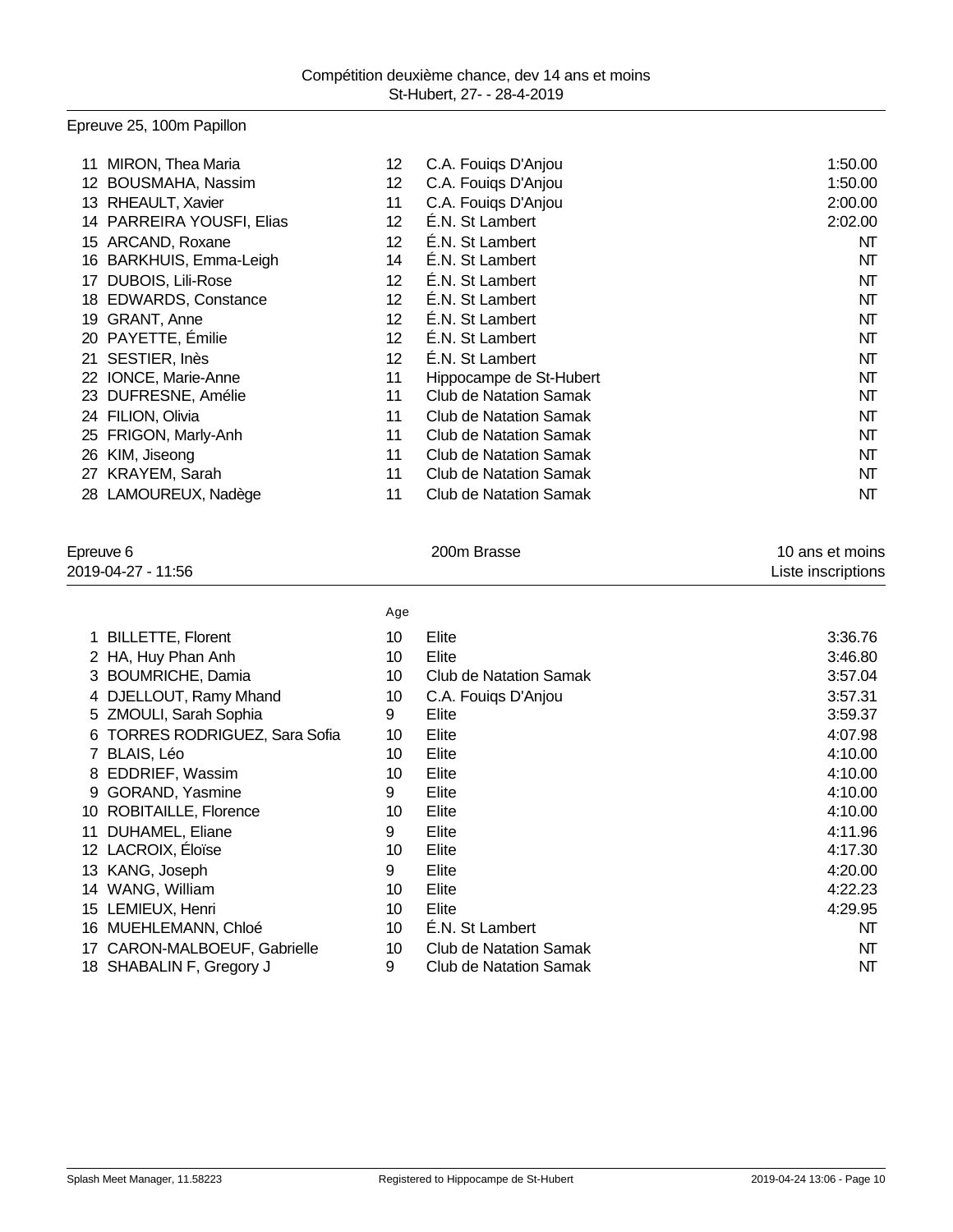| Compétition deuxième chance, dev 14 ans et moins |                            |  |  |
|--------------------------------------------------|----------------------------|--|--|
|                                                  | St-Hubert, 27- - 28-4-2019 |  |  |

|           | Epreuve 26<br>2019-04-27 - 12:12 |     | 200m Brasse                         | 11 - 14 ans<br>Liste inscriptions                   |
|-----------|----------------------------------|-----|-------------------------------------|-----------------------------------------------------|
|           |                                  | Age |                                     |                                                     |
|           | 1 LA MOTHE, Alexandre            | 14  | É.N. St Lambert                     | 2:55.72                                             |
|           | 2 ROY, Félix                     | 14  | Hippocampe de St-Hubert             | 3:14.54                                             |
|           | 3 BOUSMAHA, Nassim               | 12  | C.A. Fouiqs D'Anjou                 | 3:16.83                                             |
|           | 4 SCRIVENS, Emmanuelle           | 14  | Hippocampe de St-Hubert             | 3:27.17                                             |
|           | 5 PRICE, Loriane                 | 11  | <b>Club de Natation Samak</b>       | 3:41.84                                             |
|           | 6 CAMPBELL, Rosalie              | 11  | <b>Club Natation Haut-Richelieu</b> | 3:48.13                                             |
| 7         | DE LA DURANTAYE, Maya            | 14  | Hippocampe de St-Hubert             | 3:50.03                                             |
|           | 8 BOUDREAU, Jolianne             | 11  | <b>Club Natation Haut-Richelieu</b> | 4:00.00                                             |
|           | 9 FRIGON, Marly-Anh              | 11  | <b>Club de Natation Samak</b>       | 4:12.05                                             |
|           | 10 HUPPÉ, Mathilde               | 12  | É.N. St Lambert                     | NΤ                                                  |
|           | 11 ADDECHE, Kamil                | 11  | Hippocampe de St-Hubert             | NΤ                                                  |
|           | 12 BECERRA, Anabel               | 13  | Hippocampe de St-Hubert             | NΤ                                                  |
|           | 13 BOISMENU, Audrey              | 11  | Hippocampe de St-Hubert             | NΤ                                                  |
|           | 14 MCARA, Lily                   | 12  | Hippocampe de St-Hubert             | NΤ                                                  |
|           | 15 MIRCEA, William               | 14  | Hippocampe de St-Hubert             | NΤ                                                  |
|           | 16 NORMAND, Gaëlle               | 11  | Hippocampe de St-Hubert             | NΤ                                                  |
|           | 17 LIPOWITZ, Jessica             | 11  | <b>Club de Natation Samak</b>       | NΤ                                                  |
|           | 18 TRACHY, ZOÉ                   | 11  | <b>Club de Natation Samak</b>       | NΤ                                                  |
| Epreuve 7 | 2019-04-27 - 12:26               |     | 100m 4 nages                        | 10 ans et moins<br>Liste inscriptions Eliminatoires |
|           |                                  | Age |                                     |                                                     |
|           | 1 LAMOUREUX, Nataniel            | 10  | Elite                               | 1:23.09                                             |
|           | 2 TCHAPTCHET, Dafney             | 8   | Elite                               | 1:24.26                                             |
|           | 3 PERAZA BLAIS, Antonny          | 10  | Elite                               | 1:29.01                                             |
|           | 4 KHAYATI, Mehdi                 | 10  | Elite                               | 1:32.53                                             |
|           | 5 FELX, Lily                     | 10  | Elite                               | 1:33.16                                             |
|           | 6 COURNOYER, Nilah               | 10  | Elite                               | 1:34.26                                             |
|           | 7 ZMOULI, Sarah Sophia           | 9   | Elite                               | 1:36.74                                             |
|           | 8 WANG, William                  | 10  | Elite                               | 1:37.23                                             |
|           | 9 HA, Huy Phan Anh               | 10  | Elite                               | 1:37.26                                             |
|           | 10 TÉTRAULT, Sara                | 10  | Elite                               | 1:37.51                                             |
|           | 11 FRANCOEUR, Laurianne          | 10  | Hippocampe de St-Hubert             | 1:38.29                                             |
|           | 12 MUADI ILUNGA, Ashley          | 10  | Elite                               | 1:38.34                                             |
|           | 13 DUHAMEL, Eliane               | 9   | Elite                               | 1:39.20                                             |
|           | 14 FEDDAG, Fatima                | 10  | Elite                               | 1:40.10                                             |
|           | 15 LACROIX, Éloïse               | 10  | Elite                               | 1:40.48                                             |
|           | 16 PARREIRA YOUSFI, Inès         | 10  | É.N. St Lambert                     | 1:42.47                                             |
|           | 17 BOUTITI, Rym                  | 9   | Elite                               | 1:42.52                                             |
|           | 18 TORRES RODRIGUEZ, Sara Sofia  | 10  | Elite                               | 1:43.22                                             |
|           | 19 THÉRIAULT, Sarah-Ève          | 10  | <b>Club Natation Haut-Richelieu</b> | 1:43.74                                             |
|           | 20 KOUAKOU, Owen                 | 10  | Elite                               | 1:44.29                                             |
|           | 21 BLAIS, Léo                    | 10  | Elite                               | 1:44.56                                             |
|           | 22 DERAKHSHANNIA, Arad           | 9   | <b>Club de Natation Samak</b>       | 1:44.80                                             |
|           | 23 DE VOGELAERE, Noémie          | 9   | <b>Club Natation Haut-Richelieu</b> | 1:45.00                                             |
|           | 24 GUIMOND, Laurianne            | 10  | Elite                               | 1:45.77                                             |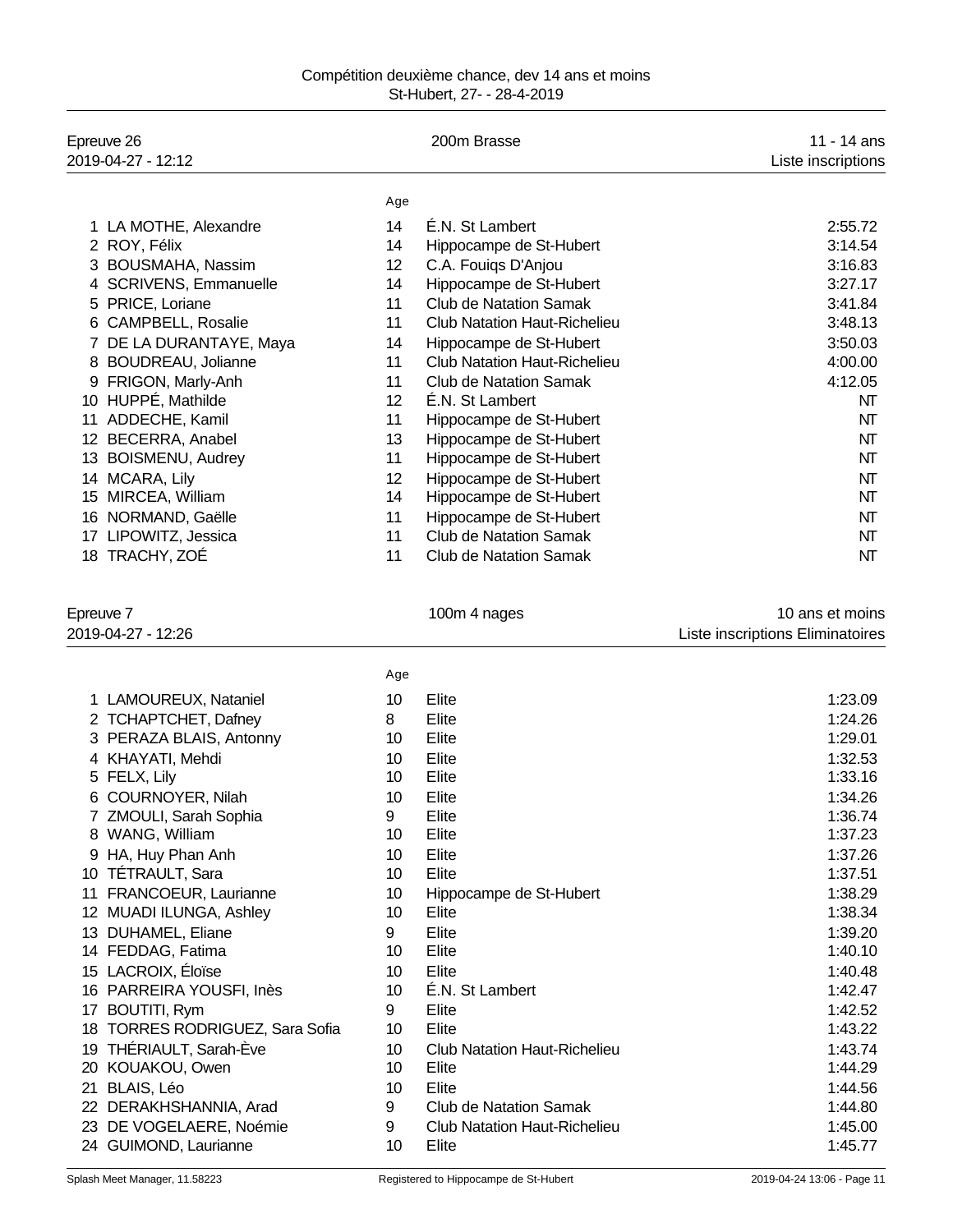# Epreuve 7, 100m 4 nages, Eliminatoire

| ROBERT, Léo<br>25                | 9               | Hippocampe de St-Hubert       | 1:46.53 |
|----------------------------------|-----------------|-------------------------------|---------|
| GORAND, Yasmine<br>26            | 9               | Elite                         | 1:47.35 |
| <b>VASIARI, Ines</b><br>27       | 9               | Elite                         | 1:48.60 |
| CIESIELSKI, Vincent<br>28        | 10              | Elite                         | 1:50.55 |
| ALLARD, Malik<br>29              | 8               | Club de Natation Samak        | 1:51.54 |
| O'DWYER, Frédérique<br>30        | 10              | Club de Natation Samak        | 1:51.74 |
| MCKENZIE, Kim-Anh<br>31          | 10 <sup>1</sup> | Hippocampe de St-Hubert       | 1:52.17 |
| GAUTIER, Daphnée<br>32           | 10 <sup>1</sup> | Hippocampe de St-Hubert       | 1:52.28 |
| 33 LEFEBVRE, Charles             | 10              | Club de Natation Samak        | 1:56.33 |
| 34 SELADJI, Marwane              | 10              | Elite                         | 1:56.69 |
| EDDRIEF, Wassim<br>35            | 10              | Elite                         | 2:00.00 |
| KANG, Joseph<br>36               | 9               | Elite                         | 2:00.00 |
| <b>GERMAIN, Leanne</b><br>37     | 10              | Hippocampe de St-Hubert       | 2:09.34 |
| AMANALLAH, Sofia<br>38           | 8               | Elite                         | 2:10.00 |
| <b>DUSSAULT, Lily-Rose</b><br>39 | 9               | Elite                         | 2:10.00 |
| KAMADI, Sara<br>40               | 9               | Elite                         | 2:10.00 |
| POPA, Adelina<br>41              | 9               | Elite                         | 2:10.00 |
| ROY, Maxence<br>42               | 9               | Elite                         | 2:10.00 |
| ESPINOSA, Gabriel<br>43          | 10              | Hippocampe de St-Hubert       | 2:12.30 |
| 44 ALLARD, Benjamin              | 9               | <b>Club de Natation Samak</b> | 2:15.96 |
| HARVEY, Gabriel<br>45            | 9               | Hippocampe de St-Hubert       | NΤ      |
|                                  |                 |                               |         |
|                                  |                 |                               |         |

| 100m 4 nages |
|--------------|
|              |

# Epreuve 27 100m 4 nages 11 - 14 ans 2019-04-27 - 12:47 Liste inscriptions Eliminatoires

|                              | Age             |                                     |         |
|------------------------------|-----------------|-------------------------------------|---------|
| 1 BOUTIN, Marilou            | 14              | E.N. St Lambert                     | 1:18.76 |
| 2 SAMSON, Emma               | 11              | É.N. St Lambert                     | 1:26.62 |
| 3 LANGLOIS, Emma-Ève         | 12 <sup>°</sup> | <b>Club Natation Haut-Richelieu</b> | 1:30.77 |
| 4 JACOBSEN, Juliet           | 13              | Hippocampe de St-Hubert             | 1:34.75 |
| 5 MORNEAU, Marie Lou         | 12 <sup>2</sup> | <b>Club Natation Haut-Richelieu</b> | 1:35.00 |
| 6 PAYETTE, Émilie            | 12 <sup>°</sup> | É.N. St Lambert                     | 1:35.03 |
| 7 EDWARDS, Zachary           | 14              | É.N. St Lambert                     | 1:35.99 |
| 8 BOURQUE, Justin            | 13              | Hippocampe de St-Hubert             | 1:36.94 |
| 9 VAILLANT, Elizabeth        | 13              | Hippocampe de St-Hubert             | 1:39.64 |
| 10 PEREZ-OCHOA, Mariana      | 12 <sup>°</sup> | Hippocampe de St-Hubert             | 1:41.09 |
| 11 LEPAGE, Thomas            | 11              | Hippocampe de St-Hubert             | 1:41.36 |
| 12 SIMONEAU, Chloe           | 11              | É.N. St Lambert                     | 1:42.74 |
| 13 RAFOLISY, Océane Ny Kanto | 12 <sup>°</sup> | Hippocampe de St-Hubert             | 1:43.84 |
| 14 FLOREA, Maria Victoria    | 13              | Hippocampe de St-Hubert             | 1:44.61 |
| 15 LEVAC, Madelaine          | 11              | É.N. St Lambert                     | 1:45.24 |
| 16 BEAUDOIN, Shanelle        | 11              | <b>Club Natation Haut-Richelieu</b> | 1:45.40 |
| 17 ROSE, Alexiane            | 13              | Hippocampe de St-Hubert             | 1:46.05 |
| 18 SESTIER, Inès             | 12 <sup>°</sup> | É.N. St Lambert                     | 1:46.90 |
| 19 TAKEDA, Kira              | 13              | Hippocampe de St-Hubert             | 1:46.90 |
| 20 QUESSY, Ariane            | 14              | Hippocampe de St-Hubert             | 1:47.72 |
| 21 ARCAND, Roxane            | 12 <sup>2</sup> | É.N. St Lambert                     | 1:51.11 |
| 22 BELLEY, Jean-Thomas       | 11              | Hippocampe de St-Hubert             | 1:52.93 |
| 23 IVANOVA, Lea              | 11              | Maitres amis Dobri Dinev            | 2:00.00 |
| 24 IONASCU, Eric             | 12 <sub>2</sub> | Hippocampe de St-Hubert             | NΤ      |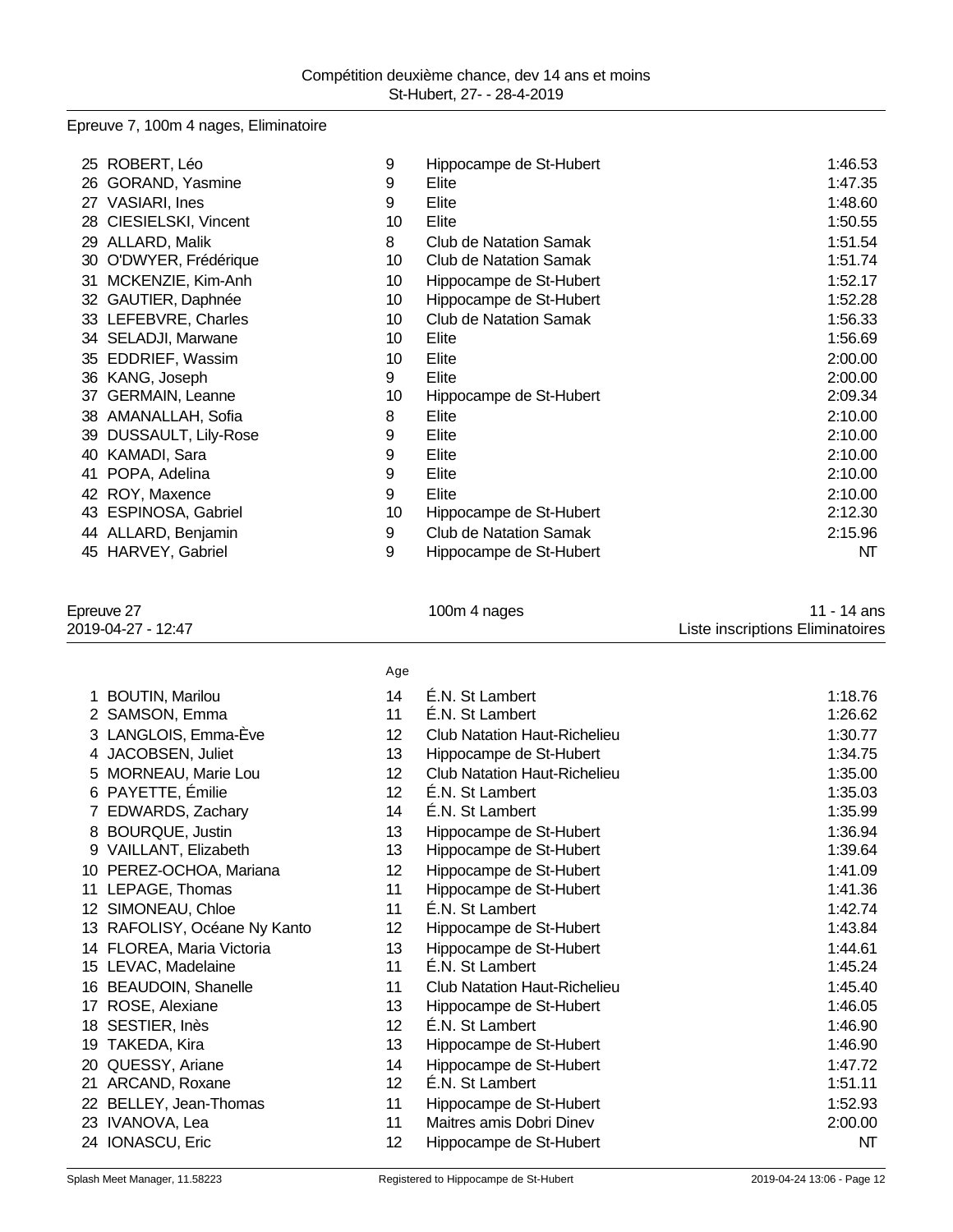| Epreuve 2<br>2019-04-27 - 12:57                                                                                                                        | 50m Brasse                                                                                                                  | 10 ans et moins<br>Liste inscriptions Finales |
|--------------------------------------------------------------------------------------------------------------------------------------------------------|-----------------------------------------------------------------------------------------------------------------------------|-----------------------------------------------|
|                                                                                                                                                        | Age                                                                                                                         |                                               |
| Epreuve 22<br>2019-04-27 - 13:05                                                                                                                       | 50m Brasse                                                                                                                  | 11 - 14 ans<br>Liste inscriptions Finales     |
|                                                                                                                                                        | Age                                                                                                                         |                                               |
| Epreuve 4<br>2019-04-27 - 13:11                                                                                                                        | 50 <sub>m</sub> Dos                                                                                                         | 10 ans et moins<br>Liste inscriptions Finales |
|                                                                                                                                                        | Age                                                                                                                         |                                               |
| Epreuve 24<br>2019-04-27 - 13:18                                                                                                                       | 50 <sub>m</sub> Dos                                                                                                         | 11 - 14 ans<br>Liste inscriptions Finales     |
|                                                                                                                                                        | Age                                                                                                                         |                                               |
| Epreuve 8<br>2019-04-27 - 13:24                                                                                                                        | 4 x 50m Libre                                                                                                               | 10 ans et moins<br>Liste inscriptions         |
| 1 Elite 1<br>2 Elite 2<br>3 Hippocampe de St-Hubert 1                                                                                                  | Elite<br>Elite<br>Hippocampe de St-Hubert                                                                                   | 2:30.00<br>2:45.00<br>NΤ                      |
| Epreuve 28<br>2019-04-27 - 13:28                                                                                                                       | 4 x 50m Libre                                                                                                               | 11 - 14 ans<br>Liste inscriptions             |
| <b>Blue Machine 1</b><br>1<br>2 Hippocampe de St-Hubert 1<br>3 Hippocampe de St-Hubert 2<br>4 Hippocampe de St-Hubert 3<br>5 Hippocampe de St-Hubert 4 | É.N. St Lambert<br>Hippocampe de St-Hubert<br>Hippocampe de St-Hubert<br>Hippocampe de St-Hubert<br>Hippocampe de St-Hubert | NT<br>NT<br>NΤ<br>NT<br>NT                    |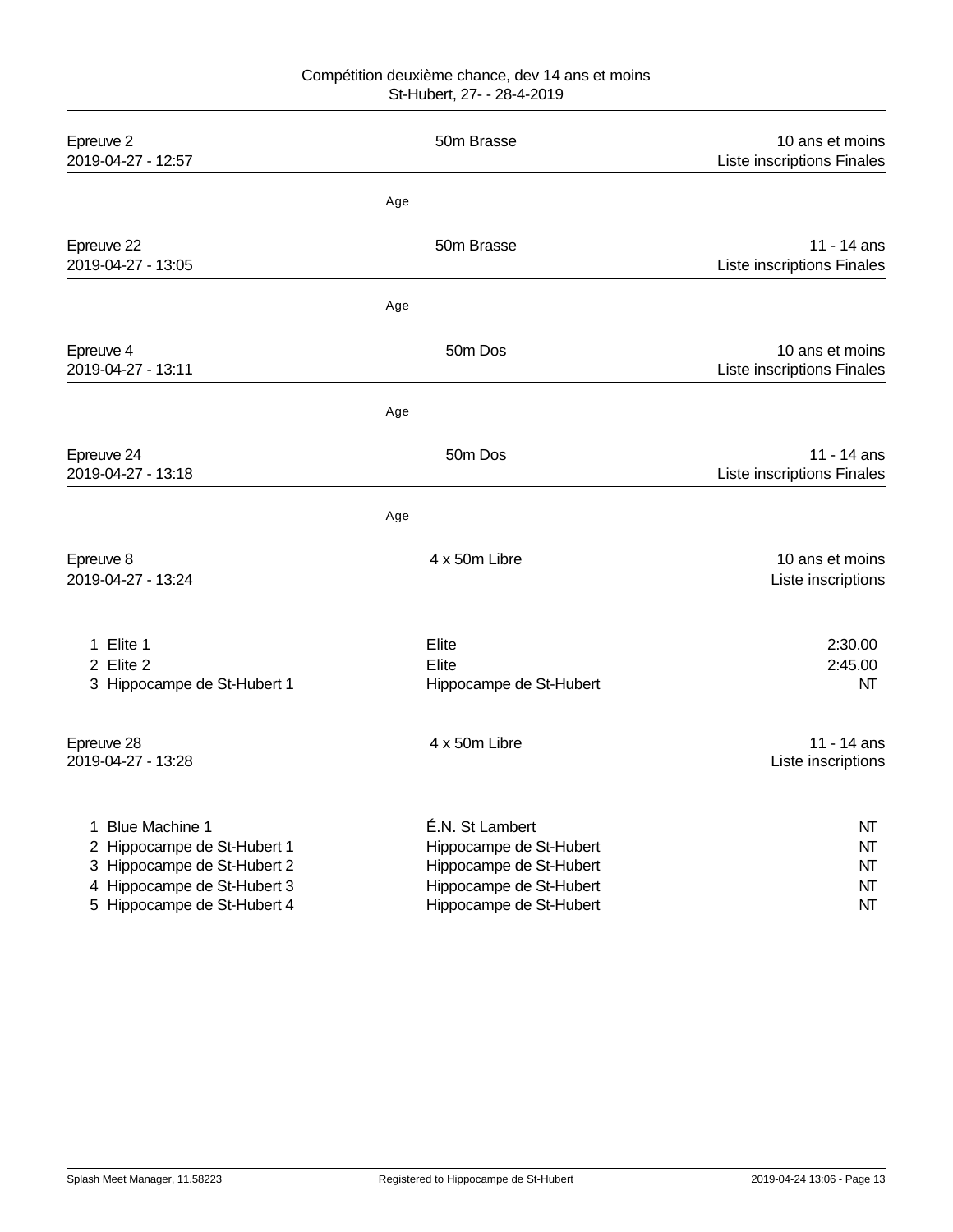| Epreuve 7<br>2019-04-28 - 9:15                     |         | 100m 4 nages                               | 10 ans et moins<br>Liste inscriptions Finales |
|----------------------------------------------------|---------|--------------------------------------------|-----------------------------------------------|
|                                                    | Age     |                                            |                                               |
| Epreuve 27                                         |         | 100m 4 nages                               | 11 - 14 ans                                   |
| 2019-04-28 - 9:26                                  |         |                                            | Liste inscriptions Finales                    |
|                                                    | Age     |                                            |                                               |
| Epreuve 11<br>2019-04-28 - 9:35                    |         | 200m 4 nages                               | 10 ans et moins<br>Liste inscriptions         |
|                                                    | Age     |                                            |                                               |
| 1 FELX, Lily                                       | 10      | Elite                                      | 3:11.56                                       |
| 2 BOUJENDAR, Rhali                                 | 10      | Maitres amis Dobri Dinev                   | 3:15.00                                       |
| 3 LALIBERTE, Ludovic                               | 10      | <b>Club de Natation Samak</b>              | 3:22.05                                       |
| 4 TCHAPTCHET, Dafney                               | 8       | Elite                                      | 3:22.88                                       |
| ZMOULI, Wassim Fadel<br>5                          | 10      | Elite                                      | 3:23.13                                       |
| KHAYATI, Mehdi<br>6                                | 10      | Elite                                      | 3:23.71                                       |
| COURNOYER, Nilah                                   | 10      | Elite                                      | 3:25.75                                       |
| <b>BOUMRICHE, Damia</b><br>8                       | 10      | <b>Club de Natation Samak</b>              | 3:27.26                                       |
| MUEHLEMANN, Chloé                                  | 10      | É.N. St Lambert                            | 3:29.24                                       |
| MARSOLAIS, Charlotte<br>10                         | 10      | É.N. St Lambert                            | 3:29.56                                       |
| <b>BILLETTE, Florent</b><br>11                     | 10      | Elite                                      | 3:29.67                                       |
| CARON-MALBOEUF, Gabrielle<br>12 <sup>°</sup>       | 10      | <b>Club de Natation Samak</b>              | 3:31.05                                       |
| 13 AUBRY, Meredith                                 | 10      | <b>Club de Natation Samak</b>              | 3:31.10                                       |
| 14 TÉTRAULT, Sara                                  | 10      | Elite                                      | 3:31.52                                       |
| 15 RIENDEAU, Daphne                                | 10      | <b>Club de Natation Samak</b>              | 3:31.66                                       |
| 16 FEDDAG, Fatima                                  | 10      | Elite                                      | 3:33.24                                       |
| 17 DE VOGELAERE, Noémie                            | 9       | <b>Club Natation Haut-Richelieu</b>        | 3:34.51                                       |
| <b>MUADI ILUNGA, Ashley</b><br>18                  | 10      | Elite                                      | 3:35.13                                       |
| MACHANI, Rayan<br>19                               | 10      | <b>Club de Natation Samak</b>              | 3:36.21                                       |
| 20 CABANA, Clement                                 | 10      | <b>Club de Natation Samak</b>              | 3:36.33                                       |
| 21 LEMIEUX, Henri                                  | 10<br>9 | Elite<br>Elite                             | 3:37.75                                       |
| 22 ZMOULI, Sarah Sophia                            | 10      |                                            | 3:38.52                                       |
| THÉRIAULT, Sarah-Ève<br>23<br>24 MONETTE, Mathilde | 9       | <b>Club Natation Haut-Richelieu</b>        | 3:38.73<br>3:38.85                            |
|                                                    | 10      | C.A. Fouiqs D'Anjou                        |                                               |
| JAMAI, Loujaine<br>25<br>26 BOUSMAHA, Ines         | 9       | C.A. Fouiqs D'Anjou<br>C.A. Fouiqs D'Anjou | 3:40.00<br>3:45.37                            |
| 27 PARREIRA YOUSFI, Inès                           | 10      | É.N. St Lambert                            | 3:46.33                                       |
| 28 SHABALIN F, Gregory J                           | 9       | <b>Club de Natation Samak</b>              | 3:48.05                                       |
| <b>BRASSARD, Emanuelle</b><br>29                   | 10      | <b>Club de Natation Samak</b>              | 3:52.08                                       |
| <b>BERGEVIN, Keliane</b><br>30                     | 10      | <b>Club de Natation Samak</b>              | 3:54.59                                       |
| WANG, William<br>31                                | 10      | Elite                                      | 3:58.84                                       |
| 32 LAJOIE, Nayeli                                  | 10      | C.N. Chambly                               | 4:00.00                                       |
| 33 AUBRY, Noah                                     | 9       | <b>Club de Natation Samak</b>              | 4:00.88                                       |
| 34 DUHAMEL, Eliane                                 | 9       | Elite                                      | 4:05.00                                       |
| 35 KOUAKOU, Owen                                   | 10      | Elite                                      | 4:05.00                                       |
| 36 SELADJI, Marwane                                | 10      | Elite                                      | 4:05.00                                       |
| 37 VASIARI, Ines                                   | 9       | Elite                                      | 4:05.00                                       |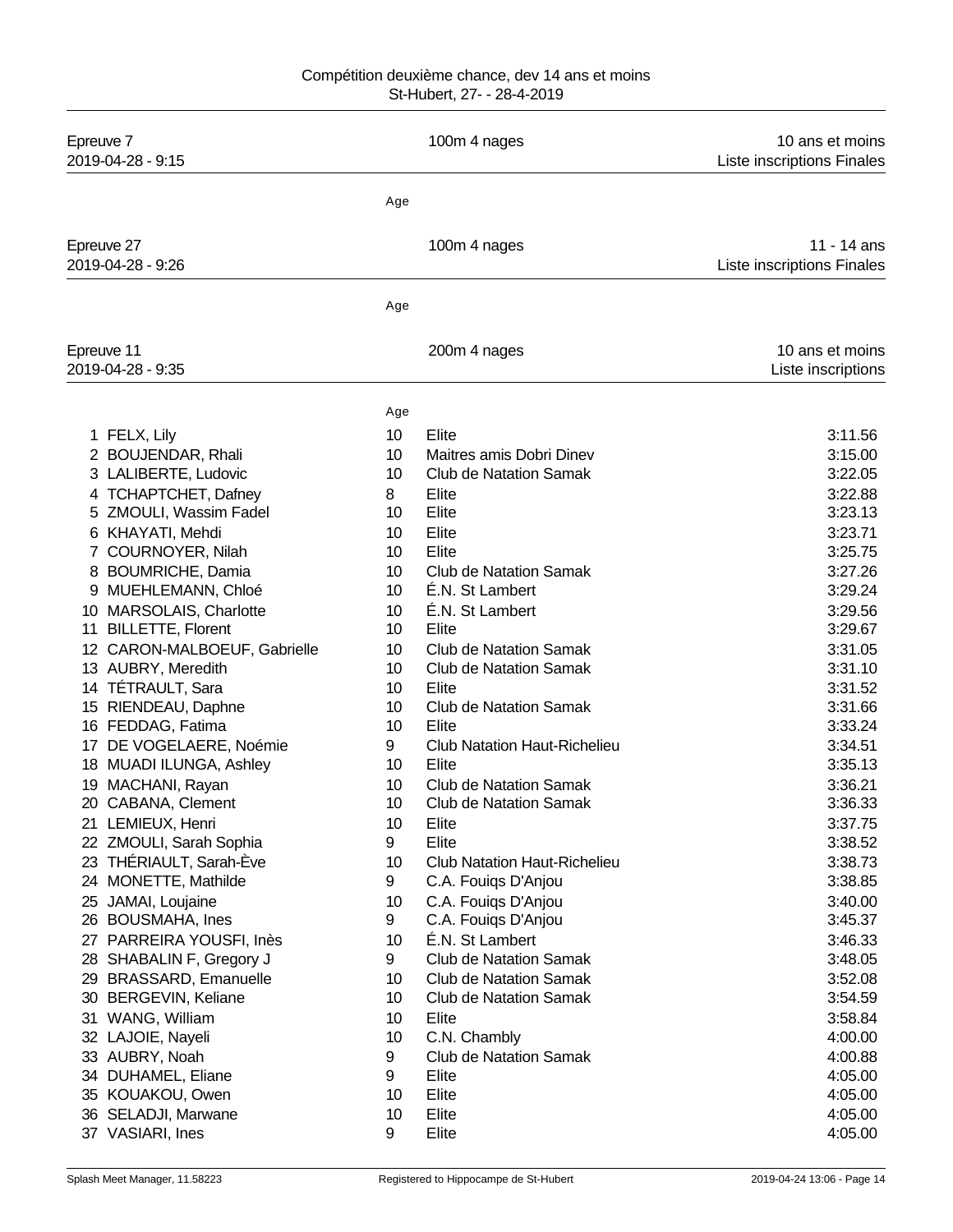|    | Epreuve 11, 200m 4 nages  |     |                                     |                    |
|----|---------------------------|-----|-------------------------------------|--------------------|
|    | 38 ALLARD, Benjamin       | 9   | <b>Club de Natation Samak</b>       | 4:33.51            |
|    | 39 COUTURE, Édouard       | 10  | <b>Club de Natation Samak</b>       | NT                 |
|    | 40 O'DWYER, Frédérique    | 10  | <b>Club de Natation Samak</b>       | NΤ                 |
|    | 41 ROUKEMA, Ivan          | 10  | <b>Club de Natation Samak</b>       | NT                 |
|    | Epreuve 31                |     | 200m 4 nages                        | 11 - 14 ans        |
|    | 2019-04-28 - 10:07        |     |                                     | Liste inscriptions |
|    |                           | Age |                                     |                    |
|    | 1 MILOT, Camille          | 13  | C.A. Fouigs D'Anjou                 | 2:39.63            |
|    | 2 ALIOUANE, Melissa       | 13  | C.A. Fouiqs D'Anjou                 | 2:51.02            |
|    | 3 HEBERT, Claudia         | 12  | C.N. Chambly                        | 3:00.00            |
|    | 4 IONASCU, Eric           | 12  | Hippocampe de St-Hubert             | 3:01.49            |
| 5  | SAMSON, Emma              | 11  | É.N. St Lambert                     | 3:07.30            |
| 6  | <b>BOUSMAHA, Nassim</b>   | 12  | C.A. Fouigs D'Anjou                 | 3:08.55            |
|    | 7 PANAIOT, Emma           | 13  | C.A. Fouiqs D'Anjou                 | 3:08.71            |
|    | 8 AMARA, Mahmoud Amine    | 12  | C.A. Fouigs D'Anjou                 | 3:11.44            |
| 9  | SCRIVENS, Emmanuelle      | 14  | Hippocampe de St-Hubert             | 3:13.09            |
|    | 10 CHARBONNEAU, Florence  | 13  | C.N. Chambly                        | 3:14.98            |
|    | 11 HEBERT, Francis        | 14  | C.N. Chambly                        | 3:15.02            |
|    | 12 LANGLOIS, Emma-Ève     | 12  | <b>Club Natation Haut-Richelieu</b> | 3:16.22            |
|    | 13 PAYETTE, Émilie        | 12  | É.N. St Lambert                     | 3:18.27            |
|    | 14 MORNEAU, Marie Lou     | 12  | <b>Club Natation Haut-Richelieu</b> | 3:20.03            |
|    | 15 PRICE, Loriane         | 11  | <b>Club de Natation Samak</b>       | 3:25.62            |
|    | 16 LIPOWITZ, Jessica      | 11  | <b>Club de Natation Samak</b>       | 3:26.21            |
|    | 17 ROY, Félix             | 14  | Hippocampe de St-Hubert             | 3:27.31            |
|    | 18 LANGLOIS, Elizabeth    | 13  | <b>Club Natation Haut-Richelieu</b> | 3:30.75            |
|    | 19 HUPPÉ, Mathilde        | 12  | E.N. St Lambert                     | 3:33.44            |
|    | 20 DEMANCHE, Jacob        | 11  | C.N. Chambly                        | 3:34.38            |
| 21 | <b>BOISMENU, Audrey</b>   | 11  | Hippocampe de St-Hubert             | 3:36.71            |
|    | 22 GRANT, Anne            | 12  | É.N. St Lambert                     | 3:37.60            |
|    | 23 ARCAND, Roxane         | 12  | É.N. St Lambert                     | 3:40.62            |
|    | 24 DUBOIS, Lili-Rose      | 12  | E.N. St Lambert                     | 3:41.33            |
|    | 25 LEBLANC, Zara-Lee      | 12  | C.N. Chambly                        | 3:45.00            |
|    | 26 FILION, Olivia         | 11  | <b>Club de Natation Samak</b>       | 3:45.37            |
|    | 27 PARREIRA YOUSFI, Elias | 12  | É.N. St Lambert                     | 3:45.65            |
|    | 28 SESTIER, Inès          | 12  | É.N. St Lambert                     | 3:46.09            |
|    | 29 FRIGON, Marly-Anh      | 11  | <b>Club de Natation Samak</b>       | 3:47.72            |
|    | 30 CLOUÂTRE, Rose         | 11  | C.N. Chambly                        | 3:50.00            |
| 31 | GUAY, Benjamin            | 11  | C.N. Chambly                        | 3:50.00            |
|    | 32 QUESSY, Ariane         | 14  | Hippocampe de St-Hubert             | 3:52.30            |
|    | 33 EDWARDS, Constance     | 12  | É.N. St Lambert                     | 3:52.65            |
|    | 34 BELLEY, Jean-Thomas    | 11  | Hippocampe de St-Hubert             | 3:52.77            |
|    | 35 SIMONEAU, Chloe        | 11  | É.N. St Lambert                     | 3:56.23            |
|    | 36 LEVAC, Madelaine       | 11  | E.N. St Lambert                     | 3:57.18            |
|    | 37 RHEAULT, Xavier        | 11  | C.A. Fouiqs D'Anjou                 | 4:00.00            |
|    | 38 BERTRAND, Gabriel      | 11  | C.N. Chambly                        | 4:00.00            |
|    | 39 KIM, Jiseong           | 11  | Club de Natation Samak              | 4:05.32            |
|    | 40 MCARA, Lily            | 12  | Hippocampe de St-Hubert             | 4:21.52            |
|    | 41 KRAYEM, Sarah          | 11  | Club de Natation Samak              | NΤ                 |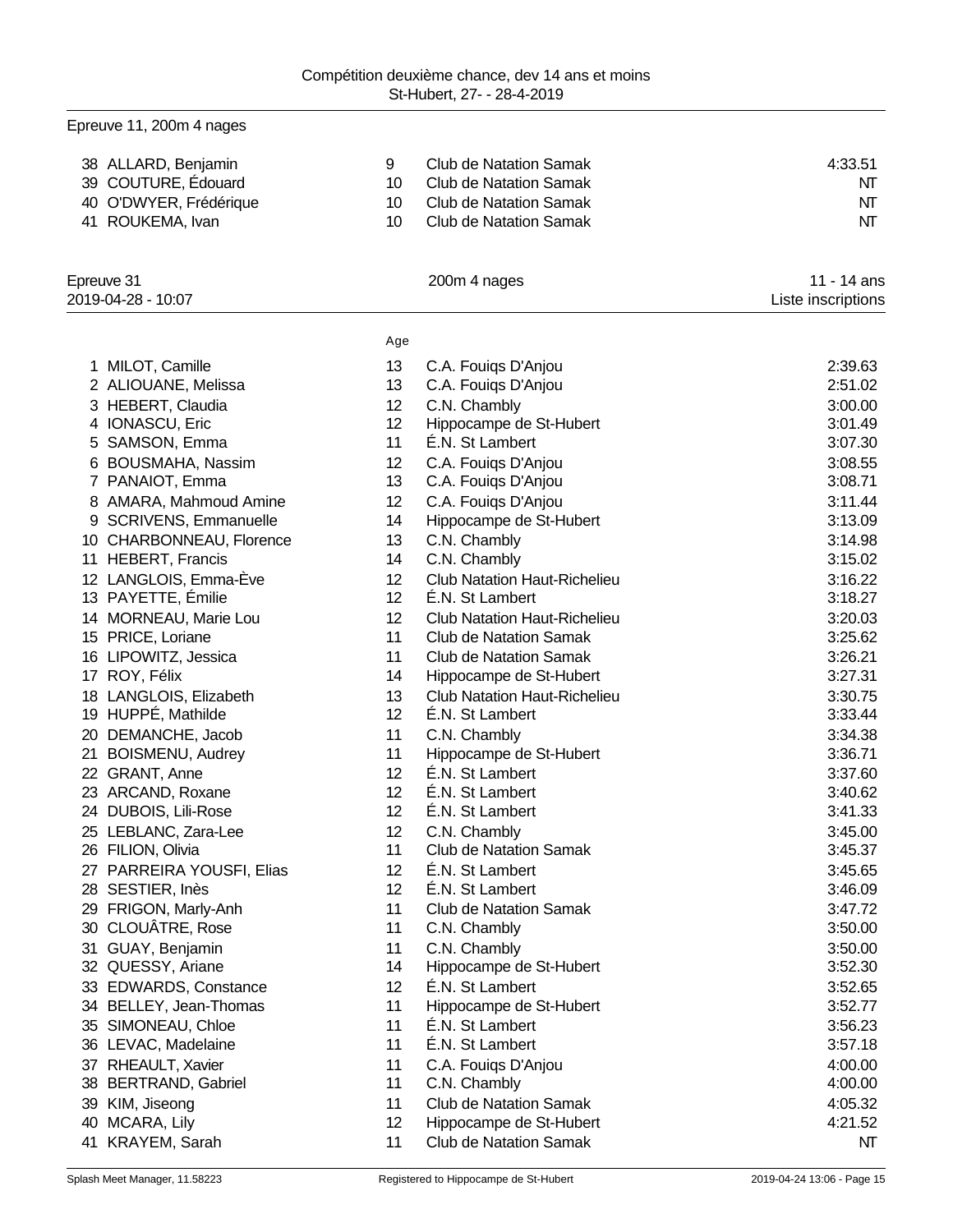|    | Epreuve 31, 200m 4 nages         |                 |                                     |                                  |  |  |
|----|----------------------------------|-----------------|-------------------------------------|----------------------------------|--|--|
|    | 42 TRACHY, ZOÉ                   | 11              | Club de Natation Samak              | NΤ                               |  |  |
|    | Epreuve 12                       |                 | 50m Libre                           | 10 ans et moins                  |  |  |
|    | 2019-04-28 - 10:38               |                 |                                     | Liste inscriptions Eliminatoires |  |  |
|    |                                  | Age             |                                     |                                  |  |  |
|    | 1 PERAZA BLAIS, Antonny          | 10              | Elite                               | 33.45                            |  |  |
|    | 2 LAMOUREUX, Nataniel            | 10              | Elite                               | 34.06                            |  |  |
|    | 3 TCHAPTCHET, Dafney             | 8               | Elite                               | 34.23                            |  |  |
|    | 4 ROBITAILLE, Florence           | 10              | Elite                               | 36.12                            |  |  |
|    | 5 CARON-MALBOEUF, Gabrielle      | 10              | <b>Club de Natation Samak</b>       | 36.38                            |  |  |
|    | 6 MARSOLAIS, Charlotte           | 10              | É.N. St Lambert                     | 36.50                            |  |  |
|    | 7 RIENDEAU, Daphne               | 10              | <b>Club de Natation Samak</b>       | 36.75                            |  |  |
|    | 8 FRANCOEUR, Laurianne           | 10              | Hippocampe de St-Hubert             | 37.14                            |  |  |
|    | 9 DJELLOUT, Ramy Mhand           | 10 <sup>°</sup> | C.A. Fouiqs D'Anjou                 | 37.18                            |  |  |
|    | 10 DE VOGELAERE, Noémie          | 9               | <b>Club Natation Haut-Richelieu</b> | 37.72                            |  |  |
|    | 11 ZMOULI, Sarah Sophia          | 9               | Elite                               | 37.77                            |  |  |
|    | 12 KOUAKOU, Owen                 | 10              | Elite                               | 37.81                            |  |  |
|    | 13 MUADI ILUNGA, Ashley          | 10              | Elite                               | 37.94                            |  |  |
|    | 14 CABANA, Clement               | 10              | <b>Club de Natation Samak</b>       | 38.18                            |  |  |
|    | 15 CIESIELSKI, Vincent           | 10              | Elite                               | 38.25                            |  |  |
|    | 16 DUHAMEL, Eliane               | 9               | Elite                               | 39.17                            |  |  |
|    | 17 FEDDAG, Fatima                | 10              | Elite                               | 39.60                            |  |  |
|    | 18 DOUZIECH, Laura               | 10              | <b>Club de Natation Samak</b>       | 39.63                            |  |  |
|    | 19 GORAND, Yasmine               | 9               | Elite                               | 39.65                            |  |  |
|    | 20 MACHANI, Rayan                | 10              | <b>Club de Natation Samak</b>       | 39.75                            |  |  |
|    | 21 BERGERON, Antoine             | 10              | <b>Club de Natation Samak</b>       | 39.93                            |  |  |
|    | 22 PANAITESCU, Andreea-Francesca | 10 <sup>°</sup> | Elite                               | 39.99                            |  |  |
|    | 23 TÉTRAULT, Sara                | 10              | Elite                               | 40.14                            |  |  |
|    | 24 HA, Huy Phan Anh              | 10              | Elite                               | 40.59                            |  |  |
|    | 25 WANG, William                 | 10              | Elite                               | 40.61                            |  |  |
|    | 26 BOUTITI, Rym                  | 9               | Elite                               | 40.63                            |  |  |
|    | 27 TORRES RODRIGUEZ, Sara Sofia  | 10              | Elite                               | 40.85                            |  |  |
|    | 28 ROBERT, Léo                   | 9               | Hippocampe de St-Hubert             | 41.34                            |  |  |
| 29 | LACROIX, Éloïse                  | 10 <sup>°</sup> | Elite                               | 41.82                            |  |  |
|    | 30 BLAIS, Léo                    | 10 <sup>°</sup> | Elite                               | 41.96                            |  |  |
| 31 | <b>BOUJENDAR, Rhali</b>          | 10              | Maitres amis Dobri Dinev            | 42.00                            |  |  |
|    | 32 PARREIRA YOUSFI, Inès         | 10 <sup>°</sup> | É.N. St Lambert                     | 42.16                            |  |  |
|    | 33 GAUTIER, Daphnée              | 10              | Hippocampe de St-Hubert             | 42.59                            |  |  |
|    | 34 GUIMOND, Laurianne            | 10              | Elite                               | 42.62                            |  |  |
|    | 35 AUBRY, Noah                   | 9               | <b>Club de Natation Samak</b>       | 43.00                            |  |  |
|    | 36 VASIARI, Ines                 | 9               | Elite                               | 43.28                            |  |  |
|    | 37 MCKENZIE, Kim-Anh             | 10              | Hippocampe de St-Hubert             | 44.92                            |  |  |
|    | 38 KERBICHE, Mellina             | 10              | <b>Club de Natation Samak</b>       | 45.56                            |  |  |
|    | 39 ESPINOSA, Gabriel             | 10              | Hippocampe de St-Hubert             | 47.11                            |  |  |
| 40 | <b>GERMAIN, Leanne</b>           | 10              | Hippocampe de St-Hubert             | 47.18                            |  |  |
|    | 41 ALLARD, Malik                 | 8               | <b>Club de Natation Samak</b>       | 47.35                            |  |  |
|    | 42 COUTURE, Édouard              | 10              | <b>Club de Natation Samak</b>       | 47.58                            |  |  |
|    | 43 ROY, Maxence                  | 9               | Elite                               | 47.72                            |  |  |
|    | 44 EDDRIEF, Wassim               | 10              | Elite                               | 48.62                            |  |  |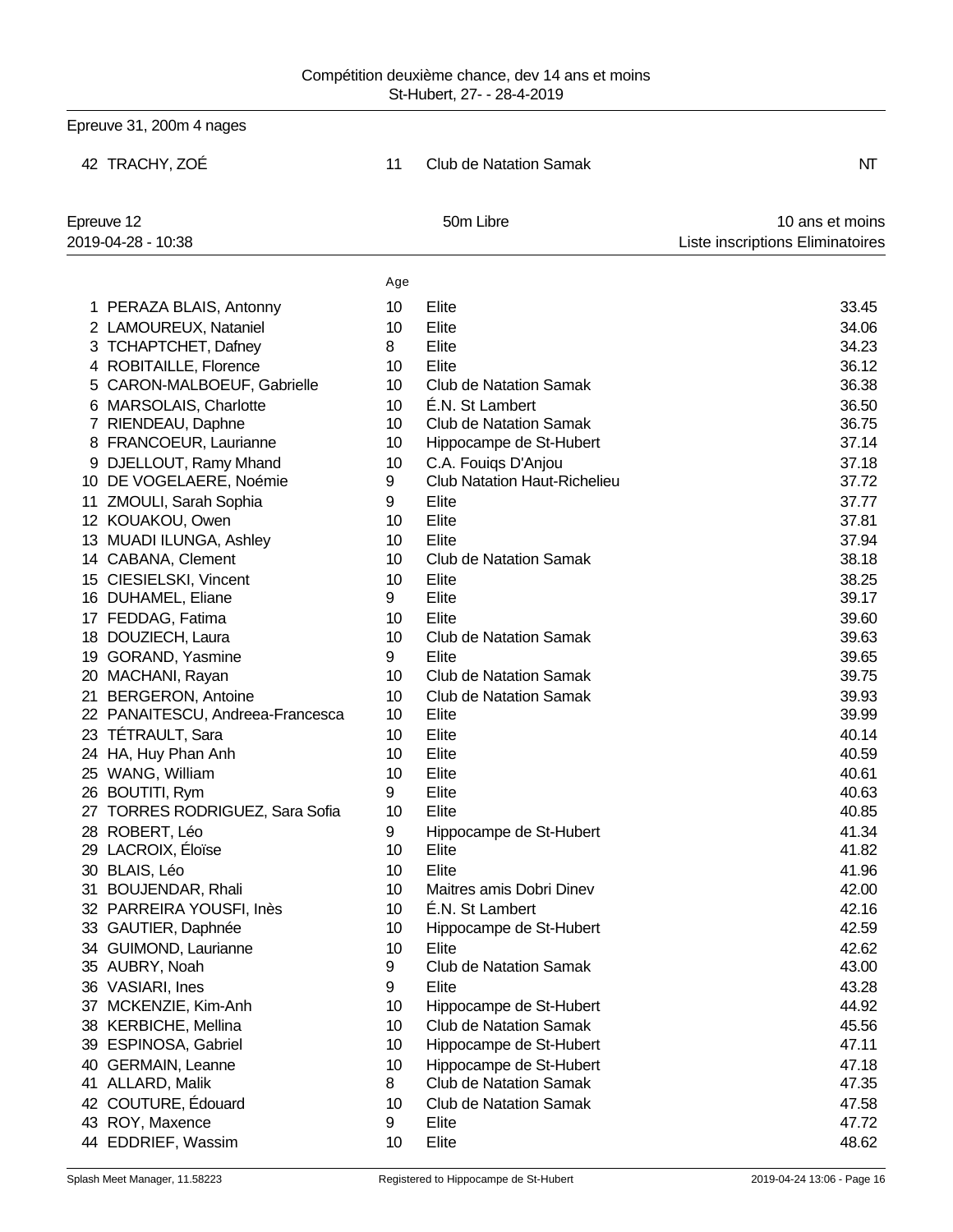# Epreuve 12, 50m Libre, Eliminatoire

| 45 AMANALLAH, Sofia    | 8  | Elite                    | 48.82   |
|------------------------|----|--------------------------|---------|
| 46 RAFOLISY, Chelsea   | 9  | Hippocampe de St-Hubert  | 51.28   |
| 47 KANG, Joseph        | 9  | Elite                    | 51.41   |
| 48 KAMADI, Sara        | 9  | Elite                    | 52.77   |
| 49 POPA, Adelina       | 9  | Elite                    | 54.67   |
| 50 NGO, Eliane         | 8  | Hippocampe de St-Hubert  | 55.58   |
| 51 DUSSAULT, Lily-Rose | 9  | Elite                    | 55.75   |
| 52 HARVEY, Gabriel     | 9  | Hippocampe de St-Hubert  | 55.93   |
| 53 ALHAZOV, Gabriel    | 9  | Maitres amis Dobri Dinev | 1:02.32 |
| 54 MUEHLEMANN, Chloé   | 10 | E.N. St Lambert          | NT      |

| Epreuve 32         | 50 <sub>m</sub> Libre | 11 - 14 ans                      |
|--------------------|-----------------------|----------------------------------|
| 2019-04-28 - 10:51 |                       | Liste inscriptions Eliminatoires |

|                                     | Age |                                     |       |
|-------------------------------------|-----|-------------------------------------|-------|
| 1 BARKHUIS, Emma-Leigh              | 14  | É.N. St Lambert                     | 29.70 |
| 2 TURMEL, Audrey                    | 14  | É.N. St Lambert                     | 30.39 |
| 3 PEREZ-OCHOA, Mariana              | 12  | Hippocampe de St-Hubert             | 31.08 |
| 4 DAUBOIS, Timothée                 | 12  | <b>Club Natation Haut-Richelieu</b> | 31.37 |
| PANAIOT, Emma<br>5                  | 13  | C.A. Fouiqs D'Anjou                 | 31.78 |
| 6 BOUTIN, Marilou                   | 14  | É.N. St Lambert                     | 31.78 |
| 7 PRÉFONTAINE, Laurie               | 13  | <b>Club Natation Haut-Richelieu</b> | 31.87 |
| <b>BOUBCHER, Mohamed Amine</b><br>8 | 13  | Hippocampe de St-Hubert             | 32.27 |
| 9 LA MOTHE, Alexandre               | 14  | E.N. St Lambert                     | 32.52 |
| 10 LANGLOIS, Emma-Ève               | 12  | <b>Club Natation Haut-Richelieu</b> | 32.53 |
| 11 MIRCEA, William                  | 14  | Hippocampe de St-Hubert             | 33.08 |
| 12 ROY, Léa-Maude                   | 11  | <b>Club Natation Haut-Richelieu</b> | 33.63 |
| 13 LACASSE, Maripier                | 14  | É.N. St Lambert                     | 34.00 |
| 14 JACOBSEN, Juliet                 | 13  | Hippocampe de St-Hubert             | 34.47 |
| 15 IONASCU, Eric                    | 12  | Hippocampe de St-Hubert             | 35.25 |
| 16 ROSE, Alexiane                   | 13  | Hippocampe de St-Hubert             | 35.36 |
| 17 BEAUDOIN, Shanelle               | 11  | <b>Club Natation Haut-Richelieu</b> | 35.41 |
| 18 CAMPBELL, Rosalie                | 11  | <b>Club Natation Haut-Richelieu</b> | 35.42 |
| 19 BABOS, Christian                 | 12  | Hippocampe de St-Hubert             | 35.79 |
| 20 EDWARDS, Zachary                 | 14  | É.N. St Lambert                     | 35.80 |
| 21 LANGLOIS, Elizabeth              | 13  | <b>Club Natation Haut-Richelieu</b> | 36.01 |
| 22 LEPAGE, Thomas                   | 11  | Hippocampe de St-Hubert             | 36.32 |
| 23 IONCE, Marie-Anne                | 11  | Hippocampe de St-Hubert             | 36.48 |
| 24 NORMAND, Gaëlle                  | 11  | Hippocampe de St-Hubert             | 36.48 |
| 25 ARCAND, Roxane                   | 12  | É.N. St Lambert                     | 36.53 |
| 26 BECERRA, Anabel                  | 13  | Hippocampe de St-Hubert             | 36.55 |
| 27 VAILLANT, Elizabeth              | 13  | Hippocampe de St-Hubert             | 36.58 |
| 28 PRICE, Loriane                   | 11  | <b>Club de Natation Samak</b>       | 37.08 |
| 29 DUBOIS, Lili-Rose                | 12  | É.N. St Lambert                     | 37.11 |
| 30 TAKEDA, Kira                     | 13  | Hippocampe de St-Hubert             | 37.30 |
| 31 BOURQUE, Justin                  | 13  | Hippocampe de St-Hubert             | 37.73 |
| 32 QUESSY, Ariane                   | 14  | Hippocampe de St-Hubert             | 38.34 |
| 33 GRANT, Anne                      | 12  | É.N. St Lambert                     | 38.52 |
| 34 MORISSETTE, Renaud               | 12  | <b>Club Natation Haut-Richelieu</b> | 38.53 |
| 35 DE LA DURANTAYE, Maya            | 14  | Hippocampe de St-Hubert             | 38.90 |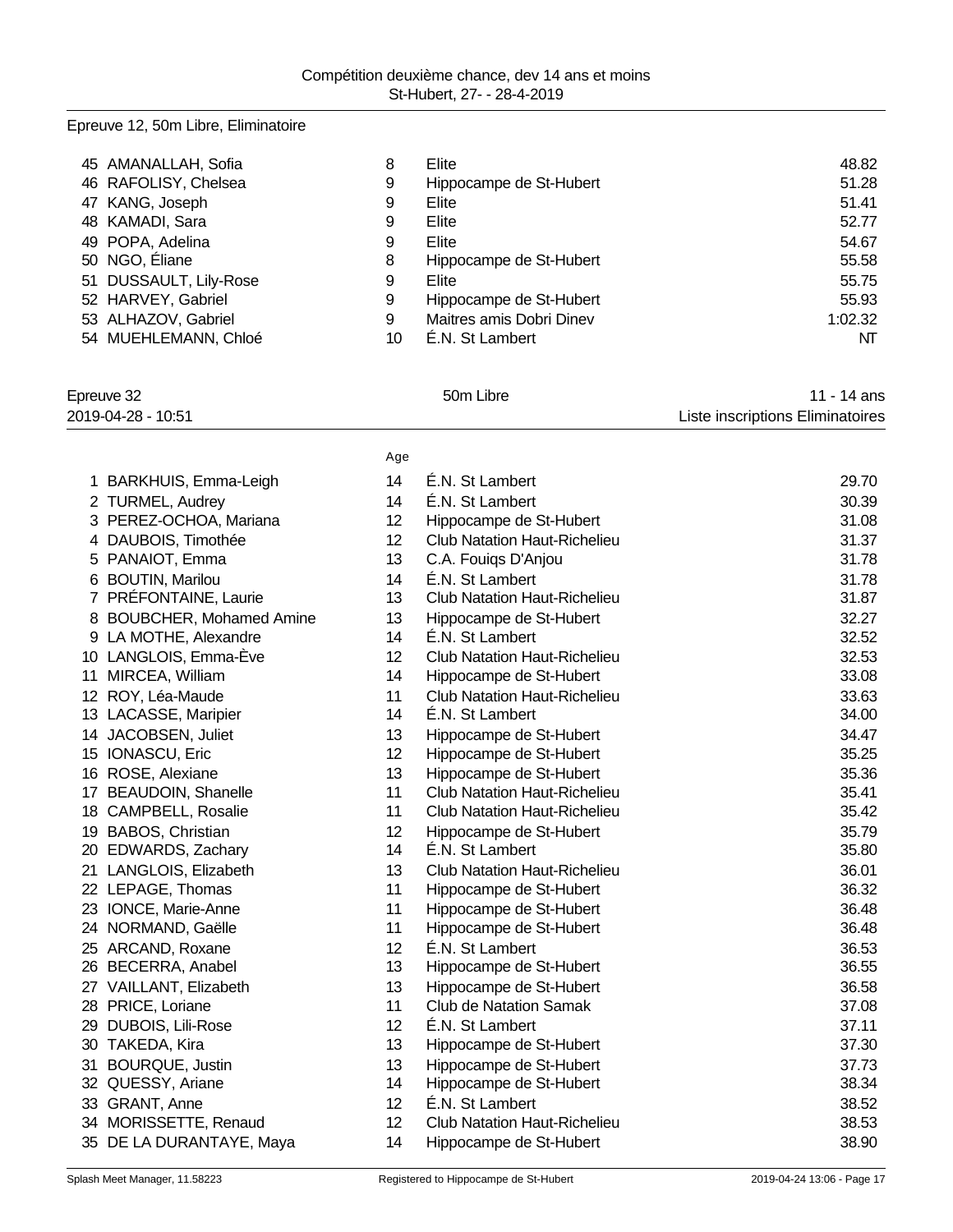## Epreuve 32, 50m Libre, Eliminatoire

| 36 SESTIER, Inès                | 12 | É.N. St Lambert          | 39.10 |
|---------------------------------|----|--------------------------|-------|
| 37 LAMOUREUX, Nadège            | 11 | Club de Natation Samak   | 39.78 |
| 38 RHEAULT, Xavier              | 11 | C.A. Fouigs D'Anjou      | 40.46 |
| 39 IVANOVA, Ella                | 11 | Maitres amis Dobri Dinev | 41.25 |
| 40 EDWARDS, Constance           | 12 | E.N. St Lambert          | 41.99 |
| 41 SIMONEAU, Chloe              | 11 | E.N. St Lambert          | 42.42 |
| 42 ADDECHE, Kamil               | 11 | Hippocampe de St-Hubert  | 42.43 |
| 43 LEVAC, Madelaine             | 11 | E.N. St Lambert          | 42.75 |
| 44 IVANOVA, Lea                 | 11 | Maitres amis Dobri Diney | 43.08 |
| 45 FLOREA, Maria Victoria       | 13 | Hippocampe de St-Hubert  | 43.15 |
| 46 MOZGOVYY, Taras              | 12 | Maitres amis Dobri Diney | 45.00 |
| 47 ESPINOSA, Samuel-Matéo       | 11 | Hippocampe de St-Hubert  | 45.83 |
| 48 GUILLEN DINEVA, Kristoffer D | 12 | Maitres amis Dobri Dinev | 48.67 |
| 49 RAFOLISY, Océane Ny Kanto    | 12 | Hippocampe de St-Hubert  | NT    |

| Epreuve 13<br>2019-04-28 - 11:03 |                                     |     | 100m Brasse                   | 10 ans et moins<br>Liste inscriptions |
|----------------------------------|-------------------------------------|-----|-------------------------------|---------------------------------------|
|                                  |                                     | Age |                               |                                       |
|                                  | 1 DJELLOUT, Ramy Mhand              | 10  | C.A. Fouigs D'Anjou           | 1:38.94                               |
|                                  | 2 ROBITAILLE, Florence              | 10  | Elite                         | 1:40.22                               |
|                                  | 3 BILLETTE, Florent                 | 10  | Elite                         | 1:40.52                               |
|                                  | 4 ZMOULI, Wassim Fadel              | 10  | Elite                         | 1:41.55                               |
|                                  | 5 PERAZA BLAIS, Antonny             | 10  | Elite                         | 1:44.06                               |
|                                  | 6 HA, Huy Phan Anh                  | 10  | Elite                         | 1:46.46                               |
|                                  | COURNOYER, Nilah                    | 10  | Elite                         | 1:47.74                               |
|                                  | 8 LEMIEUX, Henri                    | 10  | Elite                         | 1:49.23                               |
|                                  | 9 BOUMRICHE, Damia                  | 10  | Club de Natation Samak        | 1:49.96                               |
| 10                               | BLAIS, Léo                          | 10  | Elite                         | 1:55.30                               |
| 11                               | <b>BOUSMAHA, Ines</b>               | 9   | C.A. Fouigs D'Anjou           | 1:58.87                               |
|                                  | 12 JAMAI, Loujaine                  | 10  | C.A. Fouigs D'Anjou           | 2:02.61                               |
| 13                               | <b>TORRES RODRIGUEZ, Sara Sofia</b> | 10  | Elite                         | 2:04.37                               |
| 14                               | GORAND, Yasmine                     | 9   | Elite                         | 2:05.03                               |
|                                  | 15 BOUTITI, Rym                     | 9   | Elite                         | 2:06.87                               |
|                                  | 16 FERLAND, Juliette                | 9   | <b>Club de Natation Samak</b> | 2:09.68                               |
| 17                               | EDDRIEF, Wassim                     | 10  | Elite                         | 2:10.00                               |
| 18                               | MONETTE, Mathilde                   | 9   | C.A. Fouigs D'Anjou           | 2:10.41                               |
| 19                               | <b>DUSSAULT, Lily-Rose</b>          | 9   | Elite                         | 2:20.00                               |
| 20                               | KAMADI, Sara                        | 9   | Elite                         | 2:20.00                               |
| 21                               | KANG, Joseph                        | 9   | Elite                         | 2:20.00                               |
| 22                               | POPA, Adelina                       | 9   | Elite                         | 2:20.00                               |
|                                  | 23 ALLARD, Benjamin                 | 9   | Club de Natation Samak        | 2:30.73                               |
| 24                               | COUTURE, Edouard                    | 10  | <b>Club de Natation Samak</b> | NT                                    |
|                                  | 25 O'DWYER, Frédérique              | 10  | <b>Club de Natation Samak</b> | NΤ                                    |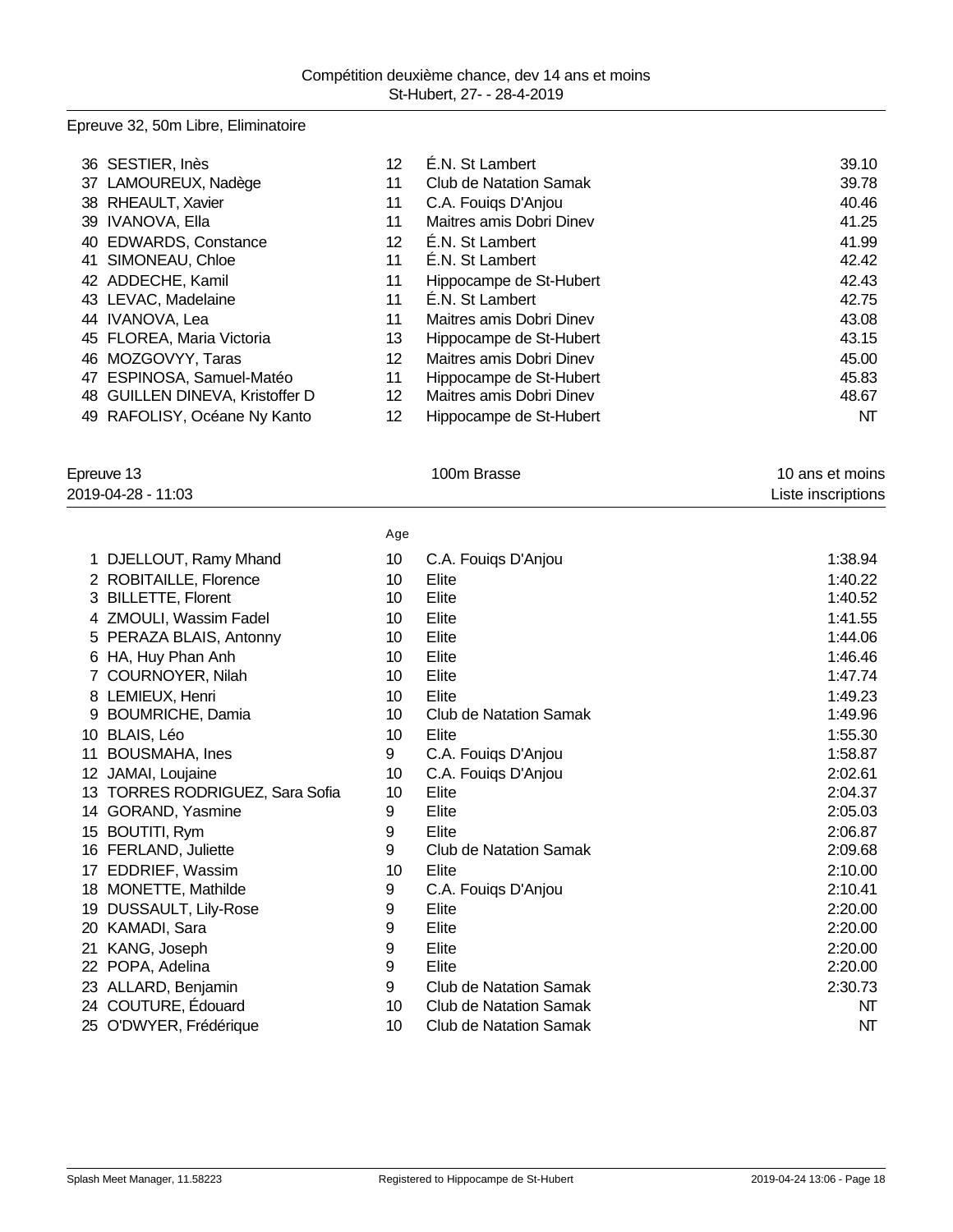| Epreuve 33<br>2019-04-28 - 11:17 |                 | 100m Brasse                         | 11 - 14 ans<br>Liste inscriptions |  |
|----------------------------------|-----------------|-------------------------------------|-----------------------------------|--|
|                                  | Age             |                                     |                                   |  |
| 1 LA MOTHE, Alexandre            | 14              | É.N. St Lambert                     | 1:21.20                           |  |
| 2 MILOT, Camille                 | 13              | C.A. Fouiqs D'Anjou                 | 1:29.30                           |  |
| 3 ROY, Félix                     | 14              | Hippocampe de St-Hubert             | 1:30.30                           |  |
| 4 BOUSMAHA, Nassim               | 12              | C.A. Fouigs D'Anjou                 | 1:30.78                           |  |
| 5 SAMSON, Emma                   | 11              | É.N. St Lambert                     | 1:31.86                           |  |
| 6 MARSOLAIS, Julia               | 13              | É.N. St Lambert                     | 1:33.66                           |  |
| 7 PRÉFONTAINE, Laurie            | 13              | <b>Club Natation Haut-Richelieu</b> | 1:38.50                           |  |
| 8 SCRIVENS, Emmanuelle           | 14              | Hippocampe de St-Hubert             | 1:38.85                           |  |
| 9 MORISSETTE, Renaud             | 12              | <b>Club Natation Haut-Richelieu</b> | 1:39.07                           |  |
| 10 DE LA DURANTAYE, Maya         | 14              | Hippocampe de St-Hubert             | 1:40.96                           |  |
| 11 PRICE, Loriane                | 11              | <b>Club de Natation Samak</b>       | 1:42.72                           |  |
| 12 MIRCEA, William               | 14              | Hippocampe de St-Hubert             | 1:43.80                           |  |
| 13 NORMAND, Gaëlle               | 11              | Hippocampe de St-Hubert             | 1:48.06                           |  |
| 14 MCARA, Lily                   | 12              | Hippocampe de St-Hubert             | 1:48.59                           |  |
| 15 PAYETTE, Emilie               | 12              | É.N. St Lambert                     | 1:48.84                           |  |
| 16 LIPOWITZ, Jessica             | 11              | <b>Club de Natation Samak</b>       | 1:49.75                           |  |
| 17 TAKEDA, Kira                  | 13              | Hippocampe de St-Hubert             | 1:56.50                           |  |
| 18 BOUDREAU, Jolianne            | 11              | <b>Club Natation Haut-Richelieu</b> | 1:56.52                           |  |
| 19 BOISMENU, Audrey              | 11              | Hippocampe de St-Hubert             | 1:57.26                           |  |
| 20 ADDECHE, Kamil                | 11              | Hippocampe de St-Hubert             | 1:58.74                           |  |
| 21 DEMANCHE, Jacob               | 11              | C.N. Chambly                        | 1:59.51                           |  |
| 22 CLOUÂTRE, Rose                | 11              | C.N. Chambly                        | 2:00.00                           |  |
| 23 DUFRESNE, Amélie              | 11              | <b>Club de Natation Samak</b>       | 2:01.20                           |  |
| 24 IVANOVA, Lea                  | 11              | Maitres amis Dobri Dinev            | 2:11.00                           |  |
| 25 ESPINOSA, Samuel-Matéo        | 11              | Hippocampe de St-Hubert             | 2:16.56                           |  |
| 26 PARREIRA YOUSFI, Elias        | 12              | É.N. St Lambert                     | NT                                |  |
| Epreuve 14                       |                 | 200m Dos                            | 10 ans et moins                   |  |
| 2019-04-28 - 11:31               |                 |                                     | Liste inscriptions                |  |
|                                  | Age             |                                     |                                   |  |
| 1 ROY, Maxence                   | 9               | Elite                               | 2:20.00                           |  |
| 2 LAMOUREUX, Nataniel            | 10              | Elite                               | 3:05.95                           |  |
| 3 LACHAPELLE, Frederique         | 10              | <b>Club de Natation Samak</b>       | 3:13.40                           |  |
| 4 FELX, Lily                     | 10 <sup>°</sup> | Elite                               | 3:14.26                           |  |
| 5 DJELLOUT, Ramy Mhand           | 10              | C.A. Fouiqs D'Anjou                 | 3:21.56                           |  |
| 6 AUBRY, Meredith                | 10 <sup>°</sup> | <b>Club de Natation Samak</b>       | 3:22.51                           |  |
| 7 RIENDEAU, Daphne               | 10              | <b>Club de Natation Samak</b>       | 3:23.14                           |  |
| 8 KHAYATI, Mehdi                 | 10              | Elite                               | 3:25.01                           |  |
| 9 PANAITESCU, Andreea-Francesca  | 10              | Elite                               | 3:26.87                           |  |
| 10 LALIBERTE, Ludovic            | 10              | <b>Club de Natation Samak</b>       | 3:31.00                           |  |
| DOUZIECH, Laura<br>11            | 10              | <b>Club de Natation Samak</b>       | 3:33.00                           |  |
| 12 CABANA, Clement               | 10              | <b>Club de Natation Samak</b>       | 3:33.58                           |  |
| 13 GUIMOND, Laurianne            | 10 <sup>1</sup> | Elite                               | 3:35.53                           |  |
| 14 LACROIX, Éloïse               | 10 <sup>1</sup> | Elite                               | 3:38.24                           |  |
| 15 JAMAI, Loujaine               | 10              | C.A. Fouiqs D'Anjou                 | 3:45.00                           |  |
| 16 GORAND, Yasmine               | 9               | Elite                               | 3:50.00                           |  |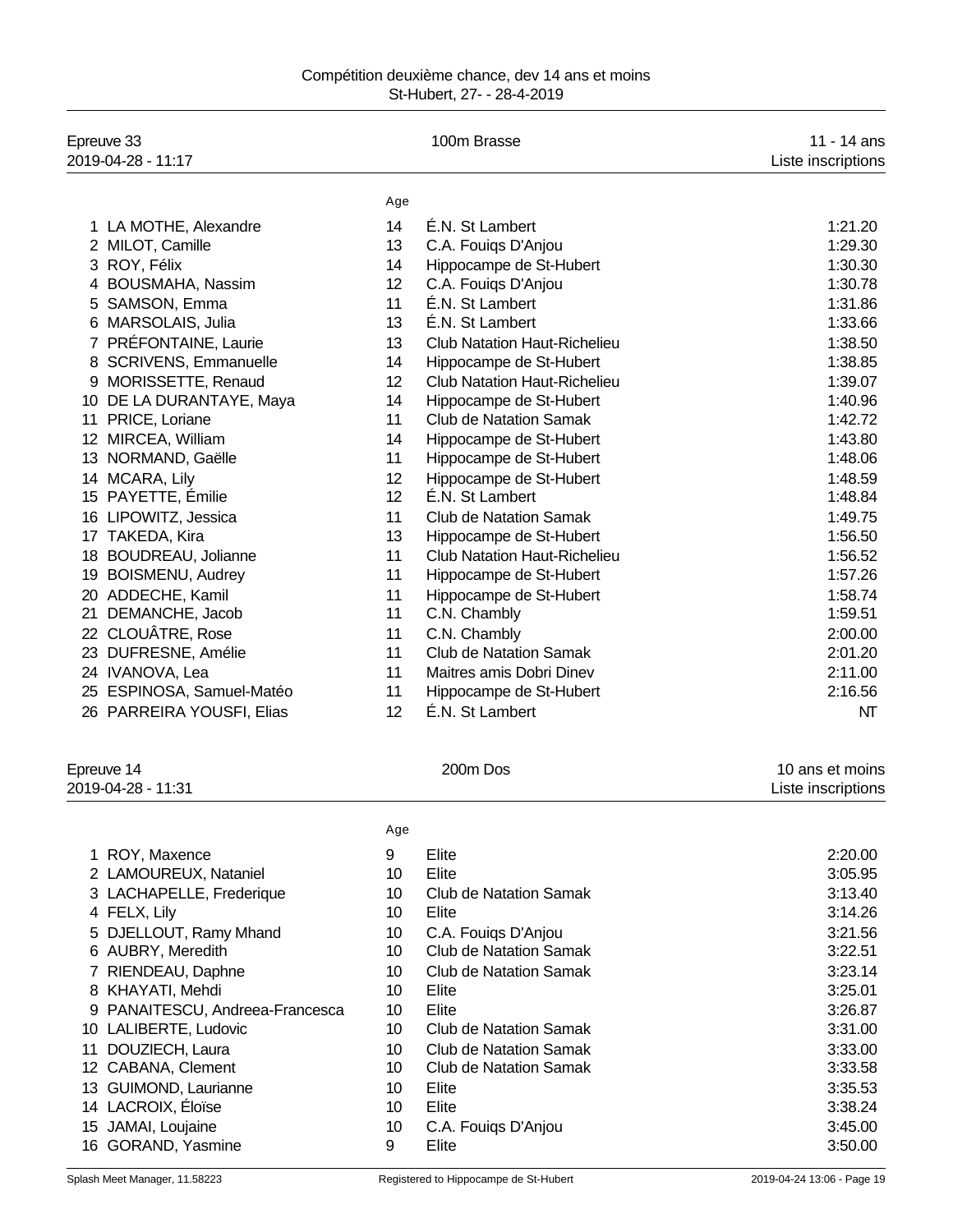# Epreuve 14, 200m Dos

| 17 SELADJI, Marwane     | 10 | Elite                   | 3:50.00 |
|-------------------------|----|-------------------------|---------|
| 18 AMANALLAH, Sofia     | 8  | Elite                   | 4:00.00 |
| 19 KANG, Joseph         | 9  | Elite                   | 4:00.00 |
| 20 FRANCOEUR, Laurianne | 10 | Hippocampe de St-Hubert | NT      |
| 21 GAUTIER, Daphnée     | 10 | Hippocampe de St-Hubert | NΤ      |
| 22 MCKENZIE, Kim-Anh    | 10 | Hippocampe de St-Hubert | NΤ      |
| 23 ROBERT, Léo          | 9  | Hippocampe de St-Hubert | NT      |
| 24 ALLARD, Malik        | 8  | Club de Natation Samak  | NΤ      |
| 25 BERGERON, Antoine    | 10 | Club de Natation Samak  | NT      |
| 26 BERGEVIN, Keliane    | 10 | Club de Natation Samak  | NΤ      |
| BILEVA, Madlen<br>27    | 10 | Club de Natation Samak  | NΤ      |
| 28 BRASSARD, Emanuelle  | 10 | Club de Natation Samak  | NT      |
| 29 DERAKHSHANNIA, Arad  | 9  | Club de Natation Samak  | NΤ      |
| 30 KERBICHE, Mellina    | 10 | Club de Natation Samak  | NΤ      |
| ROUKEMA, Ivan<br>31.    | 10 | Club de Natation Samak  | NΤ      |
|                         |    |                         |         |

| Epreuve 34         | 200m Dos | 11 - 14 ans        |
|--------------------|----------|--------------------|
| 2010-04-28 - 11:58 |          | Lieta incorintione |

| 2019-04-28 - $\degree$<br>11:58 |            | Liste inscriptions |
|---------------------------------|------------|--------------------|
| <b>EPIGALE 34</b>               | ZUUIII DUS | 14 di 15           |

|    |                              | Age             |                               |         |
|----|------------------------------|-----------------|-------------------------------|---------|
| 1. | MILOT, Camille               | 13              | C.A. Fouigs D'Anjou           | 2:31.78 |
|    | 2 BARKHUIS, Emma-Leigh       | 14              | É.N. St Lambert               | 2:45.88 |
|    | 3 HEBERT, Claudia            | 12 <sup>°</sup> | C.N. Chambly                  | 2:56.81 |
|    | 4 ALIOUANE, Melissa          | 13              | C.A. Fouiqs D'Anjou           | 3:00.00 |
|    | 5 AMARA, Mahmoud Amine       | 12 <sup>°</sup> | C.A. Fouigs D'Anjou           | 3:00.71 |
|    | CHARBONNEAU, Florence        | 13              | C.N. Chambly                  | 3:06.37 |
|    | 7 LEPAGE, Thomas             | 11              | Hippocampe de St-Hubert       | 3:07.11 |
|    | 8 PEREZ-OCHOA, Mariana       | 12 <sup>°</sup> | Hippocampe de St-Hubert       | 3:11.85 |
| 9  | <b>BOURQUE, Justin</b>       | 13              | Hippocampe de St-Hubert       | 3:19.05 |
| 10 | BABOS, Christian             | 12 <sup>°</sup> | Hippocampe de St-Hubert       | 3:21.16 |
| 11 | KRAYEM, Sarah                | 11              | <b>Club de Natation Samak</b> | 3:30.58 |
|    | 12 ROSE, Alexiane            | 13              | Hippocampe de St-Hubert       | 3:33.25 |
| 13 | BECERRA, Anabel              | 13              | Hippocampe de St-Hubert       | 3:34.94 |
| 14 | KIM, Jiseong                 | 11              | <b>Club de Natation Samak</b> | 3:53.00 |
|    | 15 HUPPÉ, Mathilde           | 12 <sup>2</sup> | É.N. St Lambert               | NT      |
|    | 16 LEVAC, Madelaine          | 11              | E.N. St Lambert               | NΤ      |
|    | 17 PAYETTE, Émilie           | 12 <sup>2</sup> | É.N. St Lambert               | NT      |
|    | 18 BELLEY, Jean-Thomas       | 11              | Hippocampe de St-Hubert       | NT      |
|    | 19 FLOREA, Maria Victoria    | 13              | Hippocampe de St-Hubert       | NΤ      |
|    | 20 IONCE, Marie-Anne         | 11              | Hippocampe de St-Hubert       | NT      |
| 21 | JACOBSEN, Juliet             | 13              | Hippocampe de St-Hubert       | NT      |
|    | 22 RAFOLISY, Océane Ny Kanto | 12              | Hippocampe de St-Hubert       | NT      |
|    | 23 VAILLANT, Elizabeth       | 13              | Hippocampe de St-Hubert       | NT      |
|    | 24 FILION, Olivia            | 11              | <b>Club de Natation Samak</b> | NT      |
|    | 25 FRIGON, Marly-Anh         | 11              | Club de Natation Samak        | NT      |
|    | 26 LAMOUREUX, Nadège         | 11              | <b>Club de Natation Samak</b> | NT      |
|    | 27 TRACHY, ZOÉ               | 11              | <b>Club de Natation Samak</b> | NT      |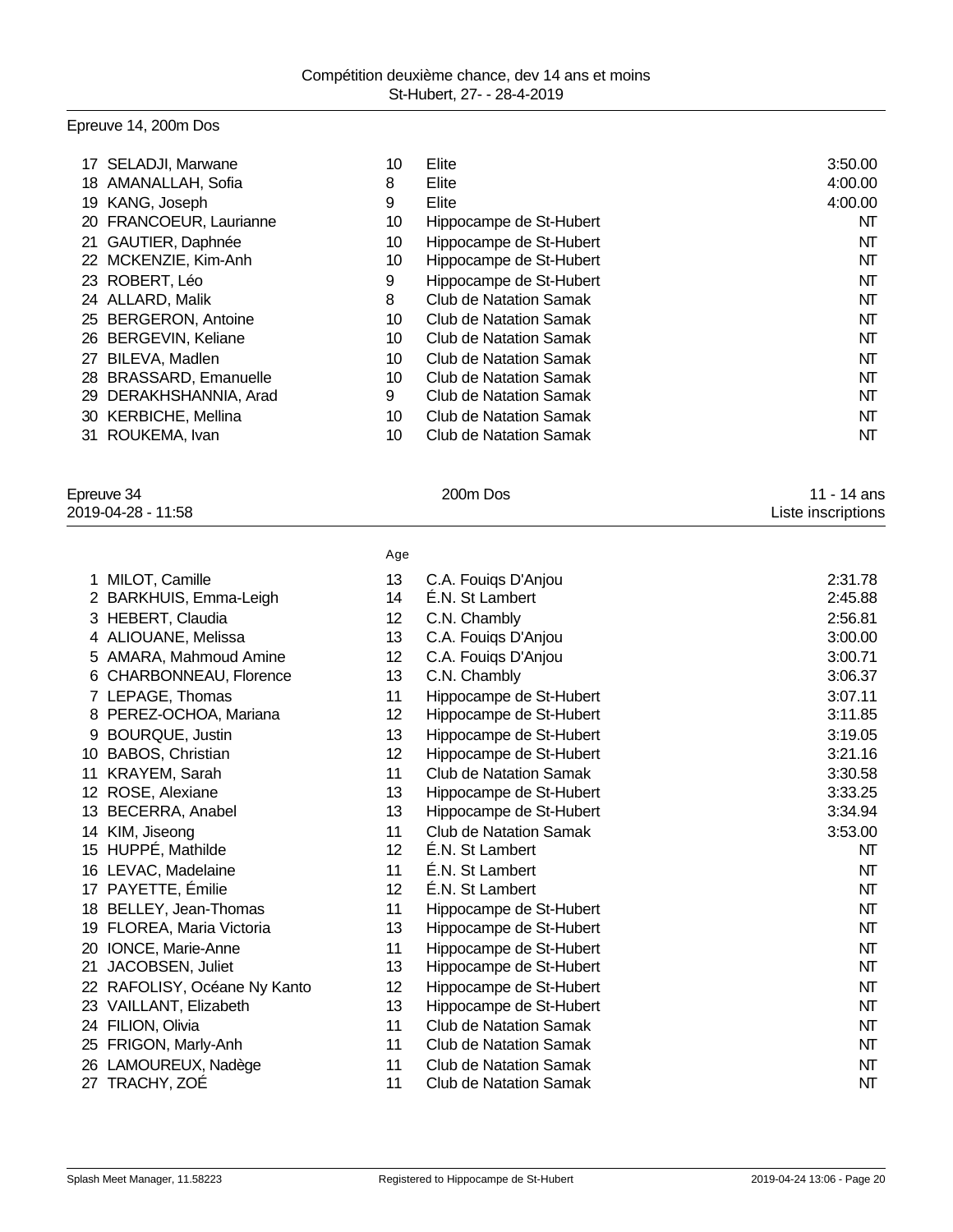| Compétition deuxième chance, dev 14 ans et moins |                            |  |
|--------------------------------------------------|----------------------------|--|
|                                                  | St-Hubert, 27- - 28-4-2019 |  |

| Epreuve 15<br>2019-04-28 - 12:20 |     | 50m Papillon                        | 10 ans et moins<br>Liste inscriptions Eliminatoires |
|----------------------------------|-----|-------------------------------------|-----------------------------------------------------|
|                                  | Age |                                     |                                                     |
| 1 LAMOUREUX, Nataniel            | 10  | Elite                               | 37.09                                               |
| 2 KHAYATI, Mehdi                 | 10  | Elite                               | 37.87                                               |
| 3 TCHAPTCHET, Dafney             | 8   | Elite                               | 38.13                                               |
| 4 PERAZA BLAIS, Antonny          | 10  | Elite                               | 38.84                                               |
| 5 ZMOULI, Wassim Fadel           | 10  | Elite                               | 41.74                                               |
| 6 FELX, Lily                     | 10  | Elite                               | 42.49                                               |
| 7 LACHAPELLE, Frederique         | 10  | <b>Club de Natation Samak</b>       | 42.57                                               |
| 8 ROBITAILLE, Florence           | 10  | Elite                               | 43.02                                               |
| 9 BILLETTE, Florent              | 10  | Elite                               | 43.76                                               |
| 10 THÉRIAULT, Sarah-Ève          | 10  | <b>Club Natation Haut-Richelieu</b> | 44.08                                               |
| 11 ZMOULI, Sarah Sophia          | 9   | Elite                               | 47.47                                               |
| 12 MUADI ILUNGA, Ashley          | 10  | Elite                               | 48.37                                               |
| 13 DUHAMEL, Eliane               | 9   | Elite                               | 48.80                                               |
| 14 TÉTRAULT, Sara                | 10  | Elite                               | 49.35                                               |
| 15 CIESIELSKI, Vincent           | 10  | Elite                               | 50.00                                               |
| 16 LEMIEUX, Henri                | 10  | Elite                               | 50.16                                               |
| 17 FEDDAG, Fatima                | 10  | Elite                               | 50.35                                               |
| 18 BOUTITI, Rym                  | 9   | Elite                               | 51.72                                               |
| 19 ALLARD, Malik                 | 8   | Club de Natation Samak              | 52.08                                               |
| 20 TORRES RODRIGUEZ, Sara Sofia  | 10  | Elite                               | 53.54                                               |
| 21 BLAIS, Léo                    | 10  | Elite                               | 54.45                                               |
| 22 BANNON, Maxim                 | 9   | C.N. Chambly                        | 55.00                                               |
| 23 BERNATCHEZ, Eve               | 9   | C.N. Chambly                        | 55.00                                               |
| 24 SELADJI, Marwane              | 10  | Elite                               | 55.00                                               |
| 25 DERAKHSHANNIA, Arad           | 9   | <b>Club de Natation Samak</b>       | 55.31                                               |
| 26 FERLAND, Juliette             | 9   | <b>Club de Natation Samak</b>       | 55.48                                               |
| 27 LACROIX, Éloïse               | 10  | Elite                               | 57.04                                               |
| 28 GUIMOND, Laurianne            | 10  | Elite                               | 57.27                                               |
| 29 BILEVA, Madlen                | 10  | <b>Club de Natation Samak</b>       | 58.44                                               |
| 30 WANG, William                 | 10  | Elite                               | 1:02.91                                             |
| 31 LAJOIE, Nayeli                | 10  | C.N. Chambly                        | 1:03.54                                             |
| 32 VASIARI, Ines                 | 9   | Elite                               | 1:03.65                                             |
| 33 BOUJENDAR, Rhali              | 10  | Maitres amis Dobri Dinev            | 1:10.00                                             |
| 34 ESPINOSA, Gabriel             | 10  | Hippocampe de St-Hubert             | NT                                                  |

|     | 50m Papillon                        | 11 - 14 ans<br>Liste inscriptions Eliminatoires |
|-----|-------------------------------------|-------------------------------------------------|
| Age |                                     |                                                 |
| 14  | E.N. St Lambert                     | 34.27                                           |
| 13  | Hippocampe de St-Hubert             | 35.37                                           |
| 14  | E.N. St Lambert                     | 38.32                                           |
| 11  | Club Natation Haut-Richelieu        | 40.00                                           |
| 11  | Club Natation Haut-Richelieu        | 40.93                                           |
| 11  | C.N. Chambly                        | 43.86                                           |
| 14  | É.N. St Lambert                     | 46.10                                           |
| 13  | <b>Club Natation Haut-Richelieu</b> | 48.02                                           |
|     |                                     |                                                 |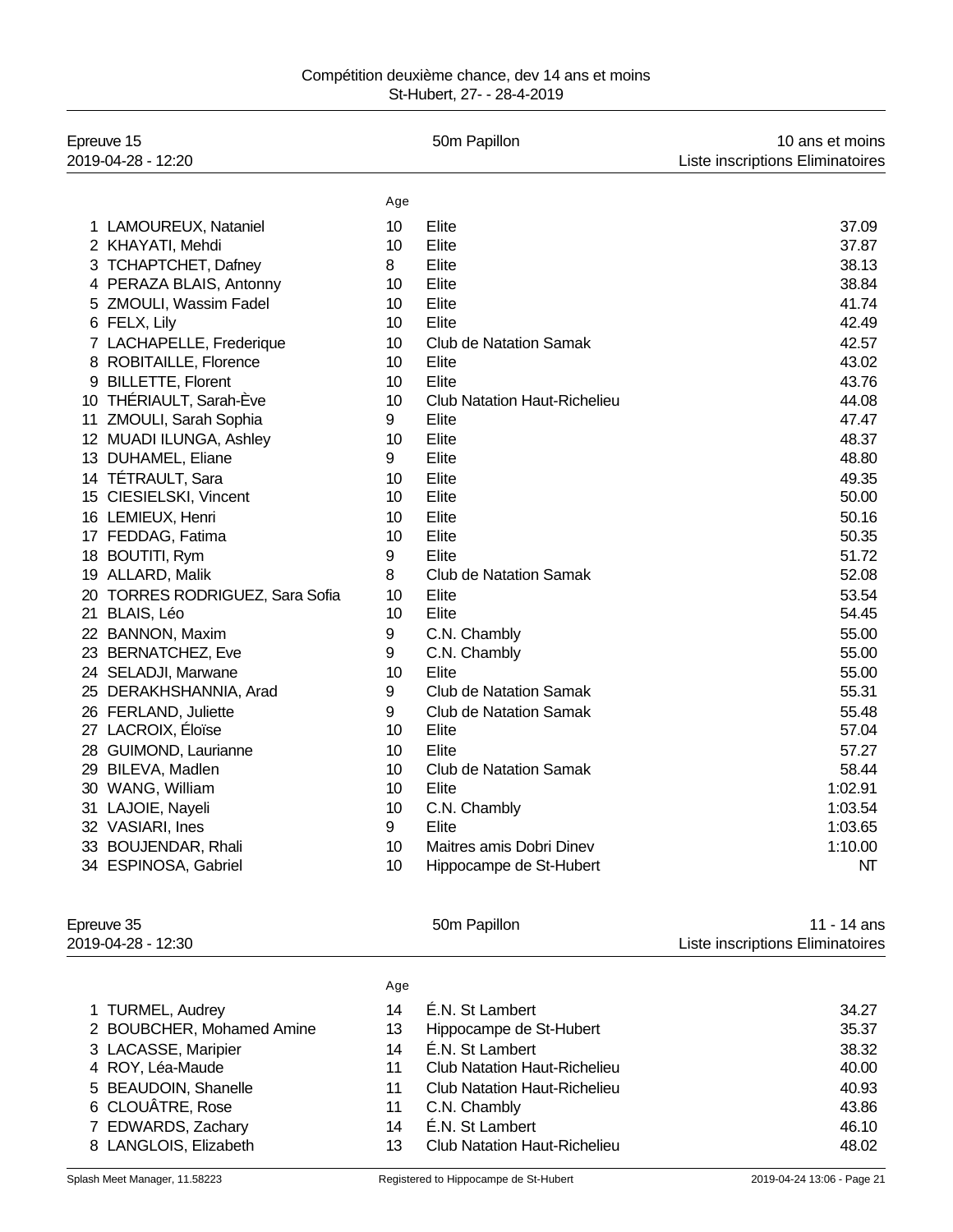# Epreuve 35, 50m Papillon, Eliminatoire

| 9 BERTRAND, Gabriel     |     | C.N. Chambly                  | 50.00   |
|-------------------------|-----|-------------------------------|---------|
| 10 LEBLANC, Zara-Lee    | 12  | C.N. Chambly                  | 50.00   |
| 11 IVANOVA, Ella        |     | Maitres amis Dobri Dinev      | 1:00.00 |
| 12 MOZGOVYY, Taras      | 12  | Maitres amis Dobri Dinev      | 1:10.00 |
| 13 ALIOUANE, Melissa    | 13. | C.A. Fouigs D'Anjou           | NT      |
| 14 AMARA, Mahmoud Amine | 12. | C.A. Fouigs D'Anjou           | NT      |
| 15 DUFRESNE, Amélie     |     | <b>Club de Natation Samak</b> | NT      |

| Epreuve 16<br>2019-04-28 - 12:35    |     | 100m Libre                          | 10 ans et moins<br>Liste inscriptions |  |
|-------------------------------------|-----|-------------------------------------|---------------------------------------|--|
|                                     | Age |                                     |                                       |  |
| 1 LALIBERTE, Ludovic                | 10  | <b>Club de Natation Samak</b>       | 1:15.18                               |  |
| 2 LACHAPELLE, Frederique            | 10  | <b>Club de Natation Samak</b>       | 1:19.49                               |  |
| 3 CARON-MALBOEUF, Gabrielle         | 10  | <b>Club de Natation Samak</b>       | 1:22.02                               |  |
| 4 COURNOYER, Nilah                  | 10  | Elite                               | 1:23.86                               |  |
| HA, Huy Phan Anh<br>5               | 10  | Elite                               | 1:23.94                               |  |
| MARSOLAIS, Charlotte<br>6           | 10  | É.N. St Lambert                     | 1:23.99                               |  |
| 7 FRANCOEUR, Laurianne              | 10  | Hippocampe de St-Hubert             | 1:25.22                               |  |
| 8 THÉRIAULT, Sarah-Ève              | 10  | <b>Club Natation Haut-Richelieu</b> | 1:25.64                               |  |
| DE VOGELAERE, Noémie<br>9           | 9   | <b>Club Natation Haut-Richelieu</b> | 1:26.86                               |  |
| 10 AUBRY, Meredith                  | 10  | <b>Club de Natation Samak</b>       | 1:26.91                               |  |
| 11<br><b>BOUMRICHE, Damia</b>       | 10  | <b>Club de Natation Samak</b>       | 1:28.25                               |  |
| 12 <sup>2</sup><br>MACHANI, Rayan   | 10  | <b>Club de Natation Samak</b>       | 1:28.71                               |  |
| PANAITESCU, Andreea-Francesca<br>13 | 10  | Elite                               | 1:28.91                               |  |
| 14 BERGERON, Antoine                | 10  | <b>Club de Natation Samak</b>       | 1:29.03                               |  |
| <b>BERGEVIN, Keliane</b><br>15      | 10  | <b>Club de Natation Samak</b>       | 1:29.82                               |  |
| 16 KOUAKOU, Owen                    | 10  | Elite                               | 1:30.73                               |  |
| MONETTE, Mathilde<br>17             | 9   | C.A. Fouigs D'Anjou                 | 1:31.13                               |  |
| 18 ROUKEMA, Ivan                    | 10  | <b>Club de Natation Samak</b>       | 1:31.86                               |  |
| 19 DOUZIECH, Laura                  | 10  | <b>Club de Natation Samak</b>       | 1:31.96                               |  |
| 20 FERLAND, Juliette                | 9   | <b>Club de Natation Samak</b>       | 1:32.00                               |  |
| 21 ROBERT, Léo                      | 9   | Hippocampe de St-Hubert             | 1:32.50                               |  |
| 22 PARREIRA YOUSFI, Inès            | 10  | É.N. St Lambert                     | 1:33.17                               |  |
| 23 BRASSARD, Emanuelle              | 10  | <b>Club de Natation Samak</b>       | 1:34.34                               |  |
| 24 DERAKHSHANNIA, Arad              | 9   | <b>Club de Natation Samak</b>       | 1:34.51                               |  |
| 25 KERBICHE, Mellina                | 10  | <b>Club de Natation Samak</b>       | 1:37.81                               |  |
| 26 BERNATCHEZ, Eve                  | 9   | C.N. Chambly                        | 1:38.60                               |  |
| EDDRIEF, Wassim<br>27               | 10  | Elite                               | 1:39.09                               |  |
| 28 BOUSMAHA, Ines                   | 9   | C.A. Fouigs D'Anjou                 | 1:39.21                               |  |
| MCKENZIE, Kim-Anh<br>29             | 10  | Hippocampe de St-Hubert             | 1:39.35                               |  |
| 30<br>GAUTIER, Daphnée              | 10  | Hippocampe de St-Hubert             | 1:40.00                               |  |
| 31<br>CIESIELSKI, Vincent           | 10  | Elite                               | 1:40.55                               |  |
| 32 O'DWYER, Frédérique              | 10  | <b>Club de Natation Samak</b>       | 1:41.41                               |  |
| 33 BILEVA, Madlen                   | 10  | <b>Club de Natation Samak</b>       | 1:43.19                               |  |
| 34 LAJOIE, Nayeli                   | 10  | C.N. Chambly                        | 1:43.62                               |  |
| 35 GERMAIN, Leanne                  | 10  | Hippocampe de St-Hubert             | 1:43.80                               |  |
| 36 AUBRY, Noah                      | 9   | <b>Club de Natation Samak</b>       | 1:44.05                               |  |
| 37 ALLARD, Benjamin                 | 9   | <b>Club de Natation Samak</b>       | 1:45.44                               |  |
| 38 AMANALLAH, Sofia                 | 8   | Elite                               | 1:46.56                               |  |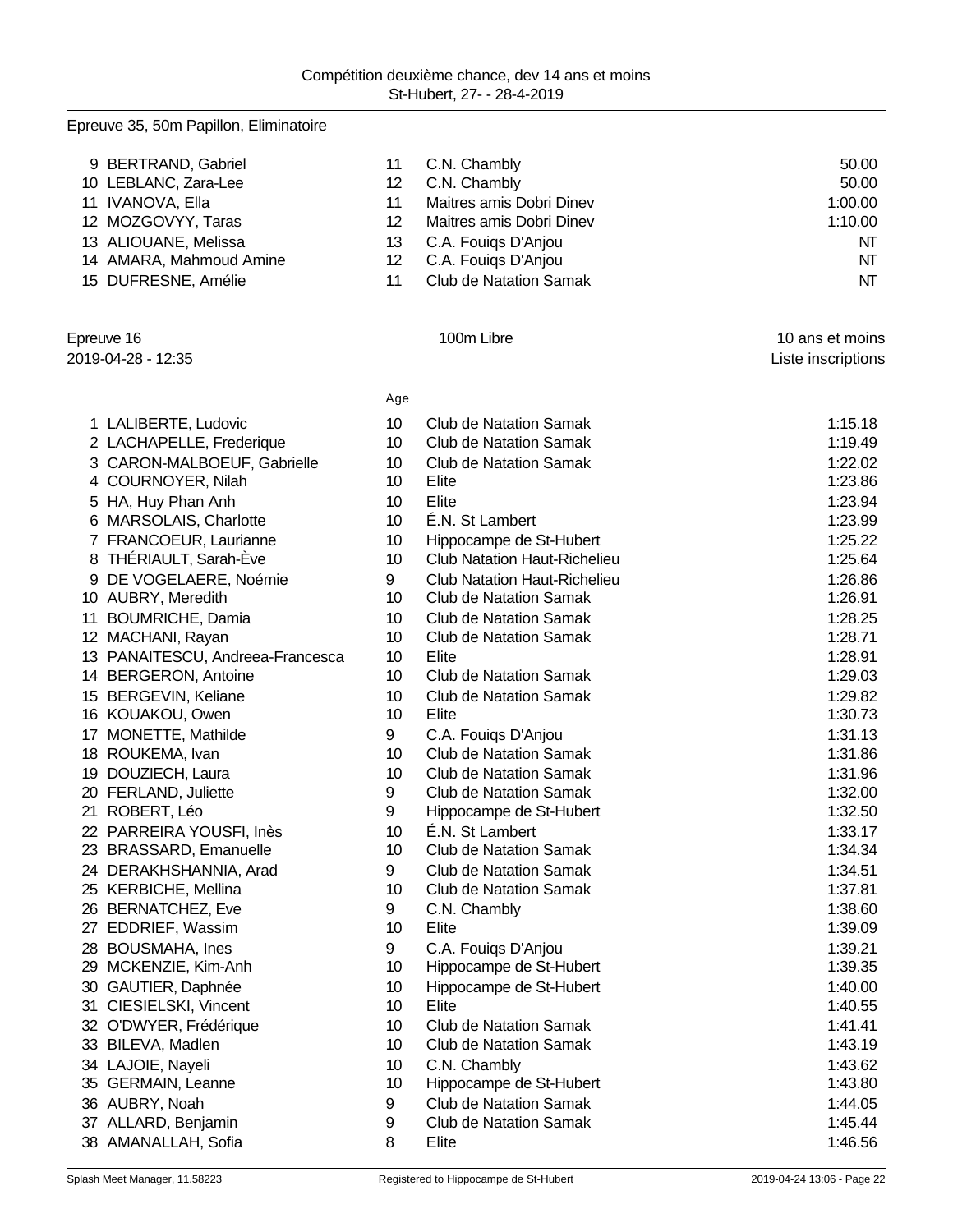# Epreuve 16, 100m Libre

| 39 BANNON, Maxim       | 9  | C.N. Chambly            | 1:49.97 |
|------------------------|----|-------------------------|---------|
| 40 ROY, Maxence        | 9  | Elite                   | 1:51.33 |
| 41 KAMADI, Sara        | 9  | Elite                   | 1:53.55 |
| 42 DUSSAULT, Lily-Rose | 9  | Elite                   | 1:55.00 |
| 43 ESPINOSA, Gabriel   | 10 | Hippocampe de St-Hubert | 1:56.34 |
| 44 POPA, Adelina       | 9  | Elite                   | 1:56.50 |
| 45 HARVEY, Gabriel     | 9  | Hippocampe de St-Hubert | 2:02.52 |
| 46 RAFOLISY, Chelsea   | 9  | Hippocampe de St-Hubert | 2:04.96 |
| 47 NGO, Éliane         | 8  | Hippocampe de St-Hubert | 2:05.30 |
| 48 MUEHLEMANN, Chloé   | 10 | É.N. St Lambert         | NT      |

Age

# Epreuve 36 **100m Libre** 11 - 14 ans

2019-04-28 - 12:54 Liste inscriptions

|    | 1 BARKHUIS, Emma-Leigh    | 14 | É.N. St Lambert                        | 1:04.92 |
|----|---------------------------|----|----------------------------------------|---------|
|    | 2 BOUTIN, Marilou         | 14 | É.N. St Lambert                        | 1:06.62 |
|    | 3 DAUBOIS, Timothée       | 12 | <b>Club Natation Haut-Richelieu</b>    | 1:07.14 |
|    | 4 TURMEL, Audrey          | 14 | É.N. St Lambert                        | 1:07.92 |
| 5  | LA MOTHE, Alexandre       | 14 | É.N. St Lambert                        | 1:08.25 |
|    | PANAIOT, Emma             | 13 |                                        | 1:10.33 |
| 6  | 7 MARSOLAIS, Julia        | 13 | C.A. Fouigs D'Anjou<br>É.N. St Lambert | 1:11.64 |
|    | 8 BOUBCHER, Mohamed Amine | 13 | Hippocampe de St-Hubert                | 1:12.68 |
| 9  | BOUSMAHA, Nassim          | 12 | C.A. Fouigs D'Anjou                    | 1:12.84 |
|    | 10 IONASCU, Eric          | 12 | Hippocampe de St-Hubert                | 1:13.27 |
|    | 11 ROY, Félix             | 14 | Hippocampe de St-Hubert                | 1:13.92 |
|    | 12 PRÉFONTAINE, Laurie    | 13 | <b>Club Natation Haut-Richelieu</b>    | 1:14.09 |
|    | 13 LEPAGE, Thomas         | 11 | Hippocampe de St-Hubert                | 1:16.06 |
|    | 14 LACASSE, Maripier      | 14 | É.N. St Lambert                        | 1:16.36 |
|    | 15 ROY, Léa-Maude         | 11 | <b>Club Natation Haut-Richelieu</b>    | 1:16.36 |
|    | 16 LANGLOIS, Emma-Ève     | 12 | <b>Club Natation Haut-Richelieu</b>    | 1:16.57 |
|    | 17 MIRCEA, William        | 14 | Hippocampe de St-Hubert                | 1:16.66 |
|    | 18 JACOBSEN, Juliet       | 13 | Hippocampe de St-Hubert                | 1:17.59 |
|    | 19 SCRIVENS, Emmanuelle   | 14 | Hippocampe de St-Hubert                | 1:17.72 |
|    | 20 SAMSON, Emma           | 11 | É.N. St Lambert                        | 1:17.88 |
| 21 | <b>BEAUDOIN, Shanelle</b> | 11 | <b>Club Natation Haut-Richelieu</b>    | 1:17.88 |
|    | 22 IONCE, Marie-Anne      | 11 | Hippocampe de St-Hubert                | 1:18.35 |
|    | 23 CAMPBELL, Rosalie      | 11 | <b>Club Natation Haut-Richelieu</b>    | 1:18.81 |
|    | 24 MORNEAU, Marie Lou     | 12 | <b>Club Natation Haut-Richelieu</b>    | 1:19.32 |
|    | 25 HEBERT, Francis        | 14 | C.N. Chambly                           | 1:20.00 |
|    | 26 VAILLANT, Elizabeth    | 13 | Hippocampe de St-Hubert                | 1:20.17 |
| 27 | <b>BOURQUE, Justin</b>    | 13 | Hippocampe de St-Hubert                | 1:20.91 |
|    | 28 MCARA, Lily            | 12 | Hippocampe de St-Hubert                | 1:21.06 |
|    | 29 BECERRA, Anabel        | 13 | Hippocampe de St-Hubert                | 1:21.50 |
|    | 30 ROSE, Alexiane         | 13 | Hippocampe de St-Hubert                | 1:21.91 |
|    | 31 EDWARDS, Zachary       | 14 | É.N. St Lambert                        | 1:22.20 |
|    | 32 BABOS, Christian       | 12 | Hippocampe de St-Hubert                | 1:22.78 |
|    | 33 TAKEDA, Kira           | 13 | Hippocampe de St-Hubert                | 1:23.99 |
|    | 34 HUPPÉ, Mathilde        | 12 | É.N. St Lambert                        | 1:24.25 |
|    | 35 PARREIRA YOUSFI, Elias | 12 | É.N. St Lambert                        | 1:24.49 |
|    |                           |    |                                        |         |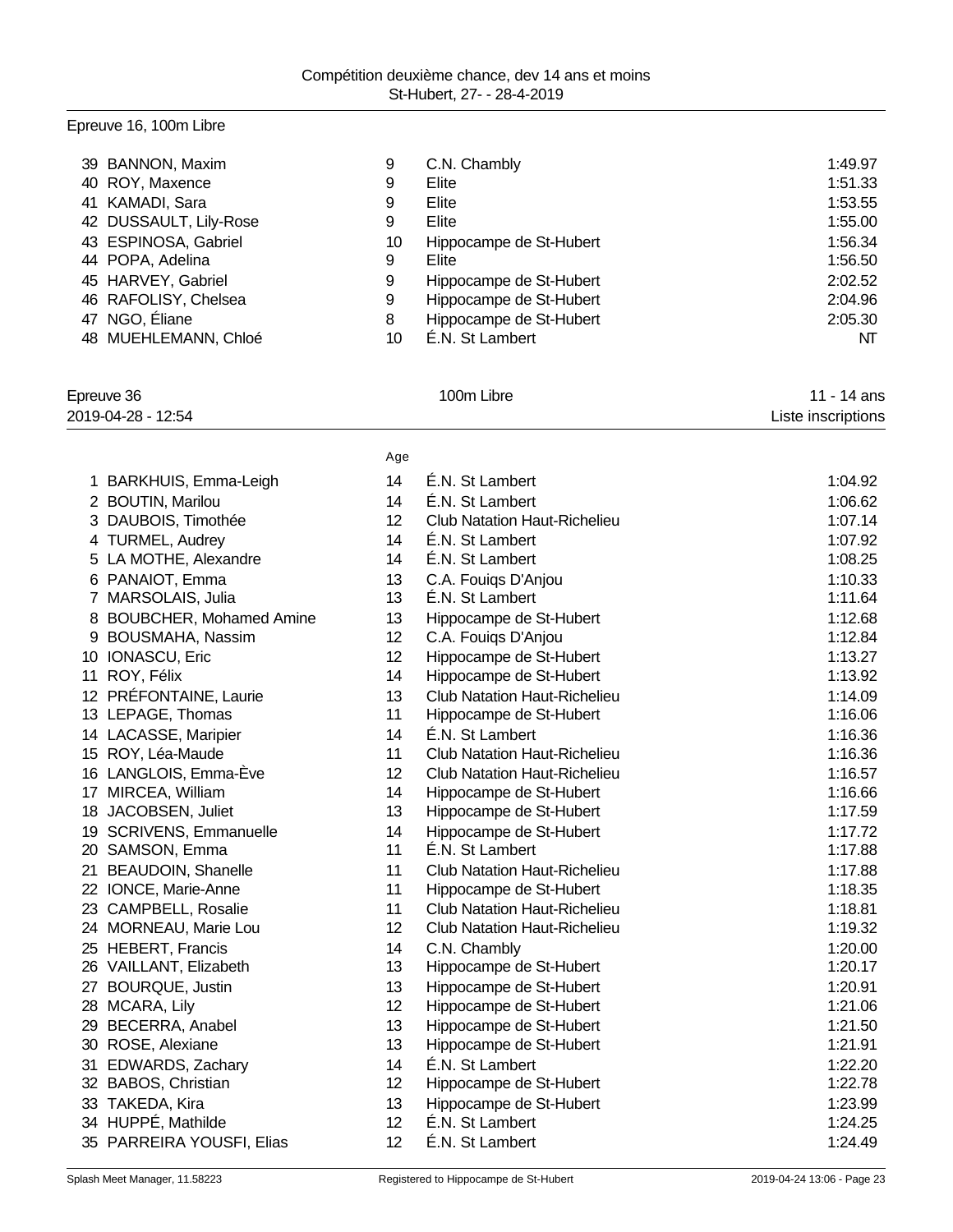# Epreuve 36, 100m Libre

|    | 36 IVANOVA, Ella          | 11 | Maitres amis Dobri Dinev      | 1:25.00 |
|----|---------------------------|----|-------------------------------|---------|
| 37 | DUBOIS, Lili-Rose         | 12 | É.N. St Lambert               | 1:25.97 |
| 38 | ARCAND, Roxane            | 12 | É.N. St Lambert               | 1:26.58 |
| 39 | LAMOUREUX, Nadège         | 11 | <b>Club de Natation Samak</b> | 1:27.30 |
| 40 | SESTIER, Inès             | 12 | É.N. St Lambert               | 1:27.40 |
| 41 | QUESSY, Ariane            | 14 | Hippocampe de St-Hubert       | 1:27.46 |
| 42 | KRAYEM, Sarah             | 11 | <b>Club de Natation Samak</b> | 1:27.80 |
| 43 | BOISMENU, Audrey          | 11 | Hippocampe de St-Hubert       | 1:27.86 |
| 44 | GUAY, Benjamin            | 11 | C.N. Chambly                  | 1:28.33 |
| 45 | RHEAULT, Xavier           | 11 | C.A. Fouiqs D'Anjou           | 1:30.62 |
| 46 | SIMONEAU, Chloe           | 11 | É.N. St Lambert               | 1:30.84 |
| 47 | FLOREA, Maria Victoria    | 13 | Hippocampe de St-Hubert       | 1:31.62 |
| 48 | RAFOLISY, Océane Ny Kanto | 12 | Hippocampe de St-Hubert       | 1:32.19 |
| 49 | BELLEY, Jean-Thomas       | 11 | Hippocampe de St-Hubert       | 1:32.86 |
| 50 | ADDECHE, Kamil            | 11 | Hippocampe de St-Hubert       | 1:33.30 |
| 51 | NORMAND, Gaëlle           | 11 | Hippocampe de St-Hubert       | 1:34.08 |
| 52 | EDWARDS, Constance        | 12 | É.N. St Lambert               | 1:34.60 |
| 53 | KIM, Jiseong              | 11 | <b>Club de Natation Samak</b> | 1:34.90 |
| 54 | FILION, Olivia            | 11 | <b>Club de Natation Samak</b> | 1:35.28 |
| 55 | ESPINOSA, Samuel-Matéo    | 11 | Hippocampe de St-Hubert       | 1:38.67 |
| 56 | MOZGOVYY, Taras           | 12 | Maitres amis Dobri Dinev      | 1:40.00 |
| 57 | FRIGON, Marly-Anh         | 11 | <b>Club de Natation Samak</b> | 1:43.10 |
| 58 | DUFRESNE, Amélie          | 11 | Club de Natation Samak        | 1:50.57 |
| 59 | GRANT, Anne               | 12 | É.N. St Lambert               | NΤ      |
| 60 | TRACHY, ZOÉ               | 11 | Club de Natation Samak        | NT      |
|    |                           |    |                               |         |

| Epreuve 37<br>2019-04-28 - 13:16 |     | 200m Papillon                 | 11 - 14 ans<br>Liste inscriptions             |
|----------------------------------|-----|-------------------------------|-----------------------------------------------|
|                                  | Age |                               |                                               |
| <b>BOUTIN, Marilou</b>           | 14  | E.N. St Lambert               | 2:47.94                                       |
| 2 MARSOLAIS, Julia               | 13  | E.N. St Lambert               | 3:16.25                                       |
| 3 DE LA DURANTAYE, Maya          | 14  | Hippocampe de St-Hubert       | 3:54.14                                       |
| 4 PEREZ-OCHOA, Mariana           | 12  | Hippocampe de St-Hubert       | NΤ                                            |
| 5 LIPOWITZ, Jessica              | 11  | <b>Club de Natation Samak</b> | NΤ                                            |
| Epreuve 12<br>2019-04-28 - 13:20 |     | 50 <sub>m</sub> Libre         | 10 ans et moins<br>Liste inscriptions Finales |

Liste inscriptions Finales

Age